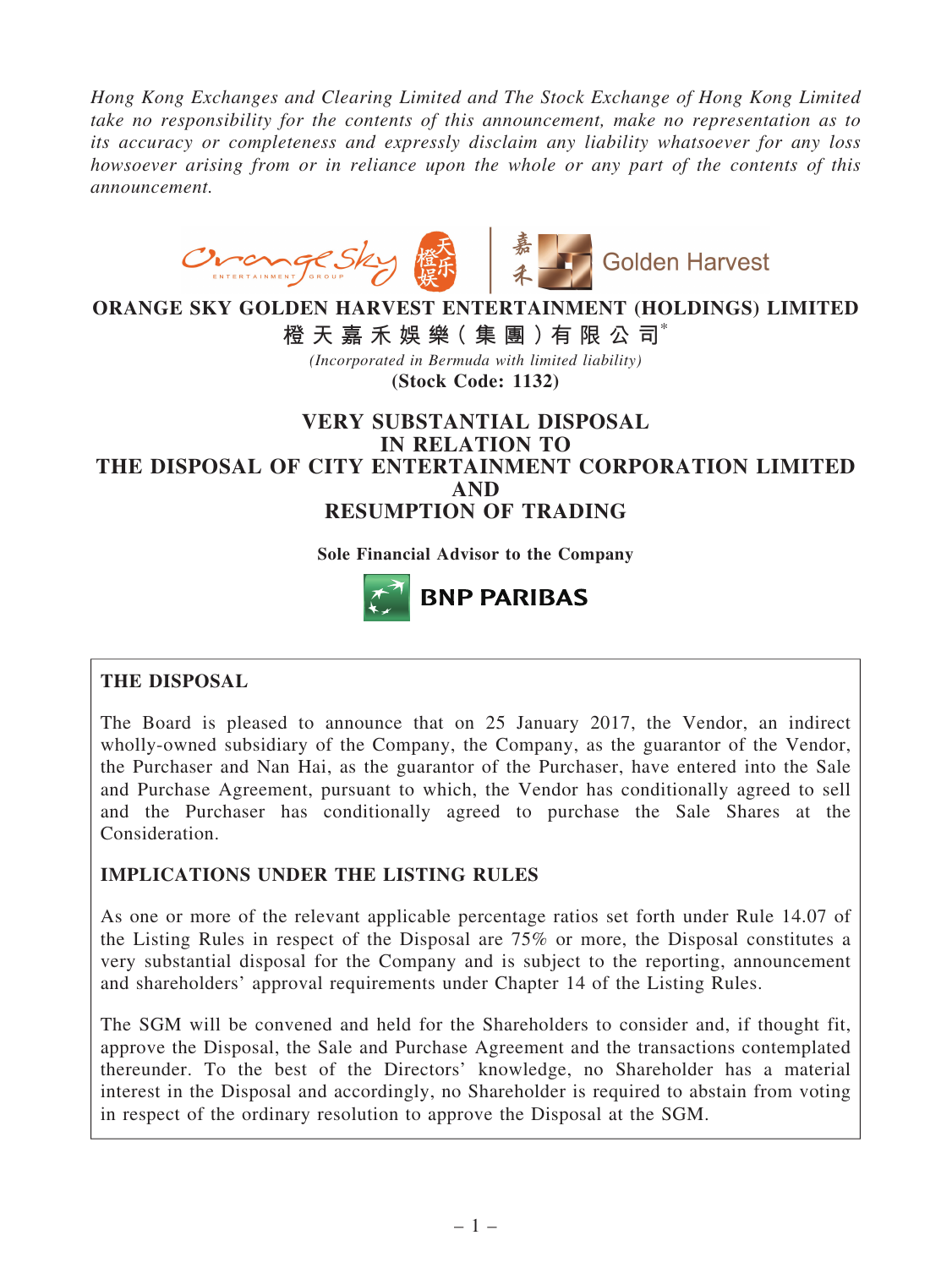A circular containing, among other things, further information relating to the Disposal and the notice of convening the SGM and other information as required under the Listing Rules is expected to be despatched to the Shareholders on or before 13 March 2017, as the Company expects that it will require more time to collate the financial information to be included in the circular.

Closing of the Disposal is conditional upon the satisfaction of, among others, the conditions set out in the section headed ''Conditions Precedent'' in this announcement, including the approval of the Sale and Purchase Agreement and the transactions contemplated thereunder by the Shareholders at the SGM. Accordingly, the Disposal may or may not proceed. Shareholders and potential investors are therefore advised to exercise caution when dealing in the Shares.

# RESUMPTION OF TRADING

Trading in the shares of the Company on the Stock Exchange was halted with effect from 9:00 a.m. on Wednesday, 25 January 2017 at the request of the Company pending the publication of this announcement. An application has been made to the Stock Exchange for the resumption of trading in the shares of the Company on the Stock Exchange with effect from 9:00 a.m. on Friday, 10 February 2017.

## THE DISPOSAL

The Board is pleased to announce that on 25 January 2017, the Vendor, an indirect whollyowned subsidiary of the Company, the Company, as the guarantor of the Vendor, the Purchaser and Nan Hai, as the guarantor of the Purchaser, have entered into the Sale and Purchase Agreement, pursuant to which, the Vendor has conditionally agreed to sell and the Purchaser has conditionally agreed to purchase the Sale Shares at the Consideration of approximately RMB3.286 billion (subject to certain adjustments).

#### Sale and Purchase Agreement

| Date               | $\therefore$ 25 January 2017                                 |
|--------------------|--------------------------------------------------------------|
| Vendor             | : Giant Harvest Limited                                      |
| Vendor's Guarantor | : Orange Sky Golden Harvest Entertainment (Holdings) Limited |
| Purchaser          | : True Vision Limited                                        |
|                    | Purchaser's Guarantor : Nan Hai Corporation Limited          |

As at the date of this announcement, to the best of the knowledge, information and belief of the Directors, having made all reasonable enquiries, the Purchaser, Nan Hai and their ultimate beneficial owners are third parties independent of the Company and its connected persons.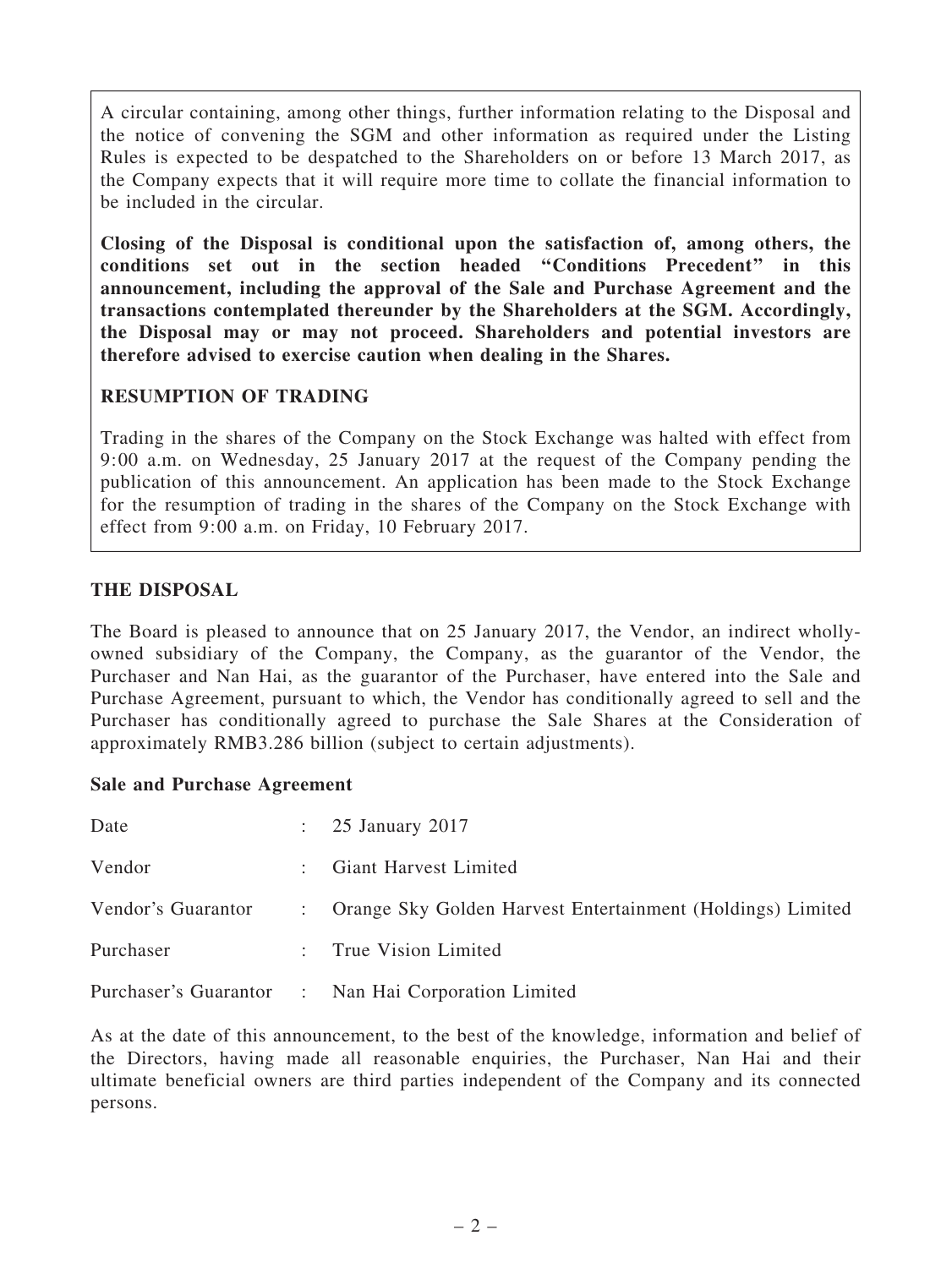#### (a) Assets to be disposed of

As at the date of this announcement, the Vendor owns the Sale Shares, being the entire issued share capital of the Target Company. Pursuant to the Sale and Purchase Agreement, the Vendor has conditionally agreed to sell and the Purchaser has conditionally agreed to purchase the Sale Shares at the Consideration.

The Target Company is a company incorporated in Hong Kong, which in turn owns 92.59% of the registered capital of OSGH (China). The Target Group engages in the theatrical exhibition, cinema operation, management and investment holding business of the Group in the PRC.

#### (b) Payment of Deposit and Total First Guarantee Amount

At the next Business Day following the Signing Date, the Purchaser shall pay the Deposit in the amount equivalent in USD of RMB200 million to the Offshore Bank Account and the First Guarantee Amount of RMB190 million to the Onshore Bank Account. The Earnest Money of RMB10 million received by the Vendor pursuant to the Memorandum of Understanding shall be transferred to the Onshore Bank Account and will form part of the payment of the Total First Guarantee Amount.

#### (c) Consideration and payment

#### *Consideration*

Pursuant to the Sale and Purchase Agreement, the Initial Consideration of the Sale Shares is determined by the Enterprise Value, subject to certain adjustments with reference to among others the Net Debt Value in the Audited Accounts. The Enterprise Value was originally proposed by the Purchaser. The Company has compared offers provided by various bidders in a confidential competitive bid auction process prior to selecting the Purchaser based on the valuation of its offer and certainty of execution. In analysing the valuation of the offers, the Company has also made reference to comparable transactions and companies in the cinema business in the PRC and internationally.

Based on the management accounts of the OSGH (China) Group as at 31 December 2016, the Initial Consideration shall be approximately RMB3.286 billion.

To determine the Consideration, the Initial Consideration will be subject to the following further adjustments:

- (i) Net Debt Adjustment, the Initial Consideration will be subject to the following further adjustments:
	- (a) the addition of the Net Debt Adjustment Amount in the event that the Net Debt Value in the Audited Accounts exceeds the Net Debt Value in the Closing Accounts;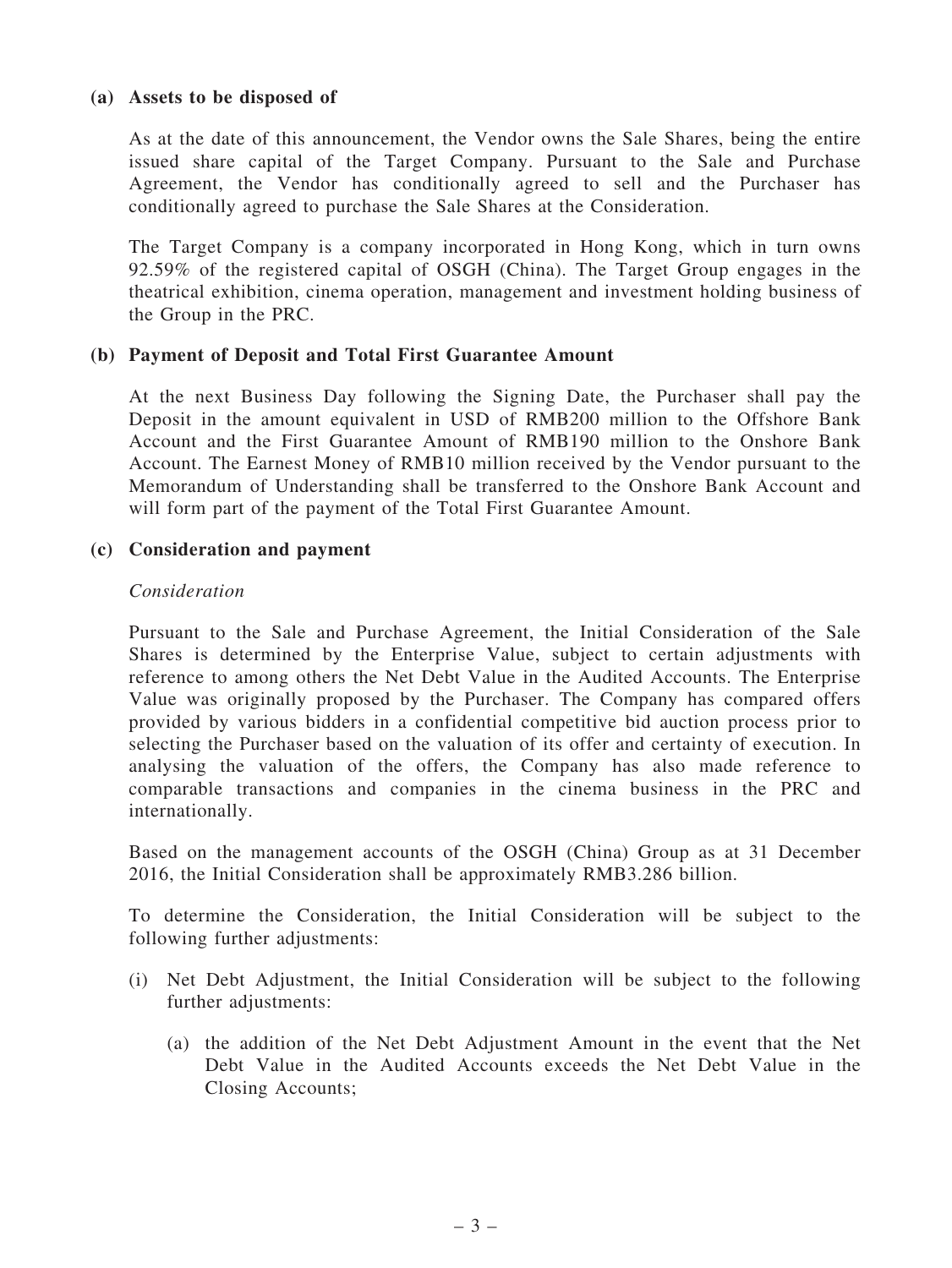- (b) the deduction of the Net Debt Adjustment Amount in the event that the Net Debt Value in the Closing Accounts exceeds the Net Debt Value in the Audited Accounts;
- (ii) the addition of the cash expenditure in respect of the investment on new cinema projects from 31 December 2016 to the Closing Date; and
- (iii) the deduction of the additional amount of consideration for the Xin Ye Shares that the Purchaser should pay pursuant to the Proposed Xin Ye Agreement if Closing occurs after 15 September 2017.

The Consideration in the amount of approximately RMB3.286 billion is determined based on the assumption that no further adjustment will be made to the Initial Consideration.

Further announcement will be made by the Company to disclose the amount of the Final Consideration and the details of adjustments made as and when appropriate.

*Payment of Total Offshore Consideration, Second Guarantee Amount and Joint Amount*

In the event that condition (vi) under the section "Conditions Precedent" below has not been waived by the Purchaser:

- (i) at the next Business Day following the date of receiving the Online Appointment Notice, the Purchaser shall pay the Offshore Consideration Payment in the amount equivalent in USD of not less than RMB1.92 billion to the Escrow Account; and
- (ii) at the Closing Date (as the case may be), (1) the Purchaser shall pay the Second Guarantee Amount to the Onshore Bank Account and the Joint Amount of RMB300 million to the Joint Bank Account, (2) the Deposit will become part of the payment of the Consideration and (3) the Offshore Consideration Payment shall be transferred from the Escrow Account to the Offshore Bank Account and in the event that the Closing does not take place, the amount equivalent to the Offshore Consideration Payment in the Escrow Account will be transferred to the designated bank account of the Purchaser.

In the event that condition (vi) under the section "Conditions Precedent" below has been waived by the Purchaser:

(i) at the Closing Date (as the case may be), the Purchaser shall pay (1) the Offshore Consideration Payment in the amount equivalent in USD of not less than RMB1.92 billion to the Offshore Bank Account, (2) the Second Guarantee Amount to the Onshore Bank Account and (3) the Joint Amount of RMB300 million to the Joint Bank Account; and the Deposit will become part of the payment of the Consideration.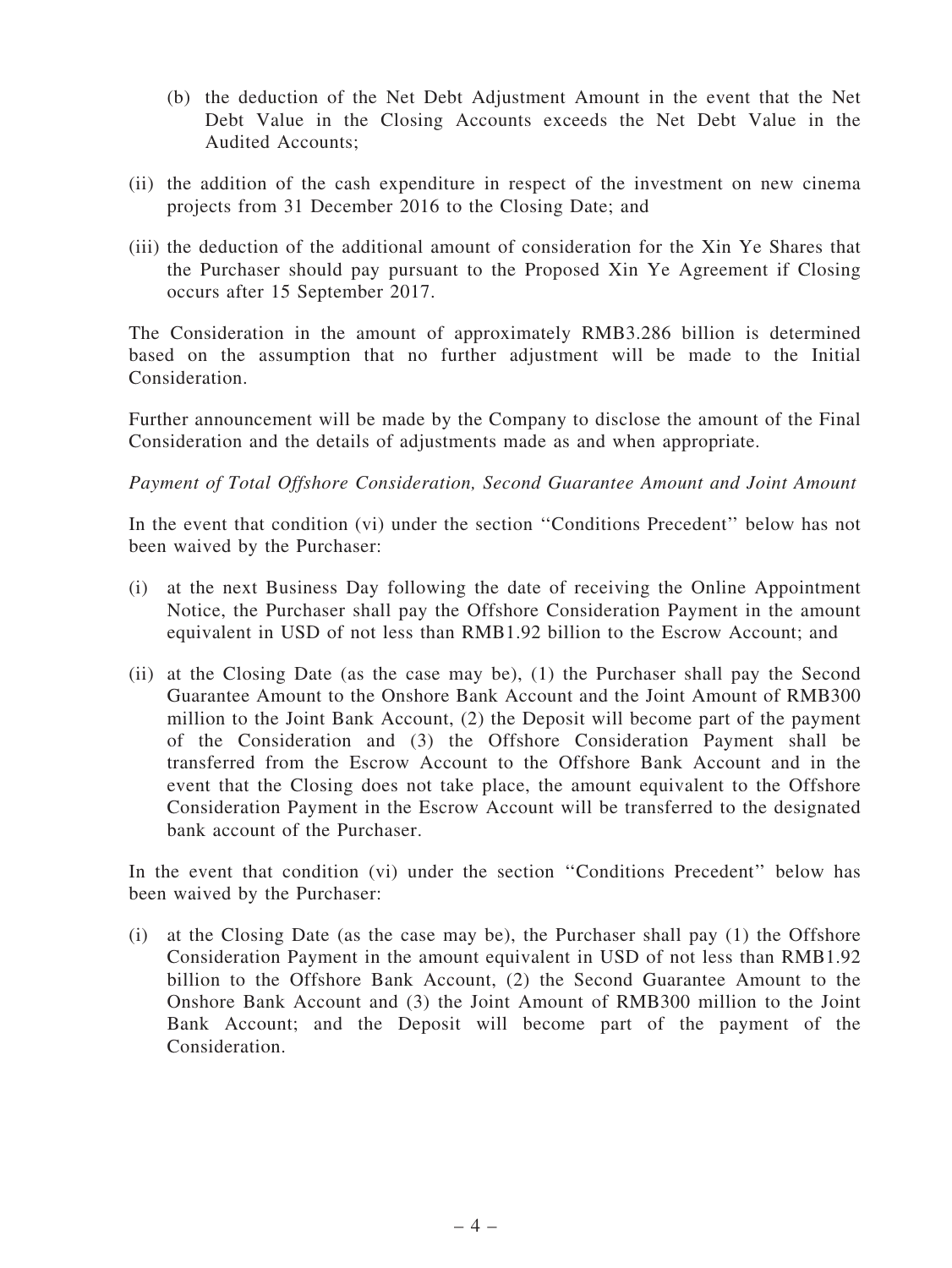#### *Payment of Third Guarantee Amount*

On the next Business Day following 6 months from the Closing Date:

- (i) in the event that the Third Guarantee Amount is equivalent to the Joint Amount, the Joint Amount shall be transferred from the Joint Bank Account to the Onshore Bank Account;
- (ii) in the event that the Third Guarantee Amount exceeds the Joint Amount, the Joint Amount shall be transferred from the Joint Bank Account to the Onshore Bank Account and the Adjustment Amount shall be paid by the Purchaser to the Onshore Bank Account;
- (iii) in the event that the Joint Amount exceeds the Third Guarantee Amount, an amount equivalent to the Third Guarantee Amount shall be transferred from the Joint Bank Account to the Onshore Bank Account and the amount equivalent to the Adjustment Amount in the Joint Bank Account shall be returned to the Purchaser; and
- (iv) in the event the Third Guarantee Amount is a negative value, the Vendor shall pay an amount equivalent to the absolute value of the Third Guarantee Amount to the Purchaser and the Joint Amount in the Joint Bank Account shall be returned to the Purchaser.

The Total Guarantee Amount shall be used to guarantee the Purchaser's obligation to transfer (in full or in part) the amount equivalent in USD of the Total Guarantee Amount from the Onshore Bank Account to the Offshore Bank Account (the "Transfer") within 12 months from the Closing Date. Subject to the obtaining of the approval in respect of the transfer of such amount to the Offshore Bank Account (the "Approved Amount") from the relevant foreign exchange authority in the PRC and the confirmation from the handling bank in respect of having sufficient foreign exchange in USD, the Vendor shall transfer the Approved Amount from the Onshore Bank Account to the designated bank account of the Purchaser and the Purchaser shall transfer an amount equivalent in USD of the Approved Amount to the Offshore Bank Account. If the Transfer in full does not take place within 12 months from the Closing Date, the Purchaser shall pay an interest of 0.02% per day in respect of the Outstanding Amount, until the transfer of the full amount equivalent in USD of the Total Guarantee Amount from the Onshore Bank Account to the Offshore Bank Account.

Upon the receipt by the Vendor of the payment of the amount equivalent in USD of not less than the Total Guarantee Amount and the Total Offshore Consideration from the Purchaser, the Purchaser's payment obligation of the Consideration under the Sale and Purchase Agreement will be fulfilled.

The Consideration of the Sale Shares in respect of the Disposal was determined after a confidential competitive bid process organised by the Company and arm's length negotiations between the Vendor and the Purchaser with reference to, among others, the valuation of the offers and certainty of execution by various bidders and comparable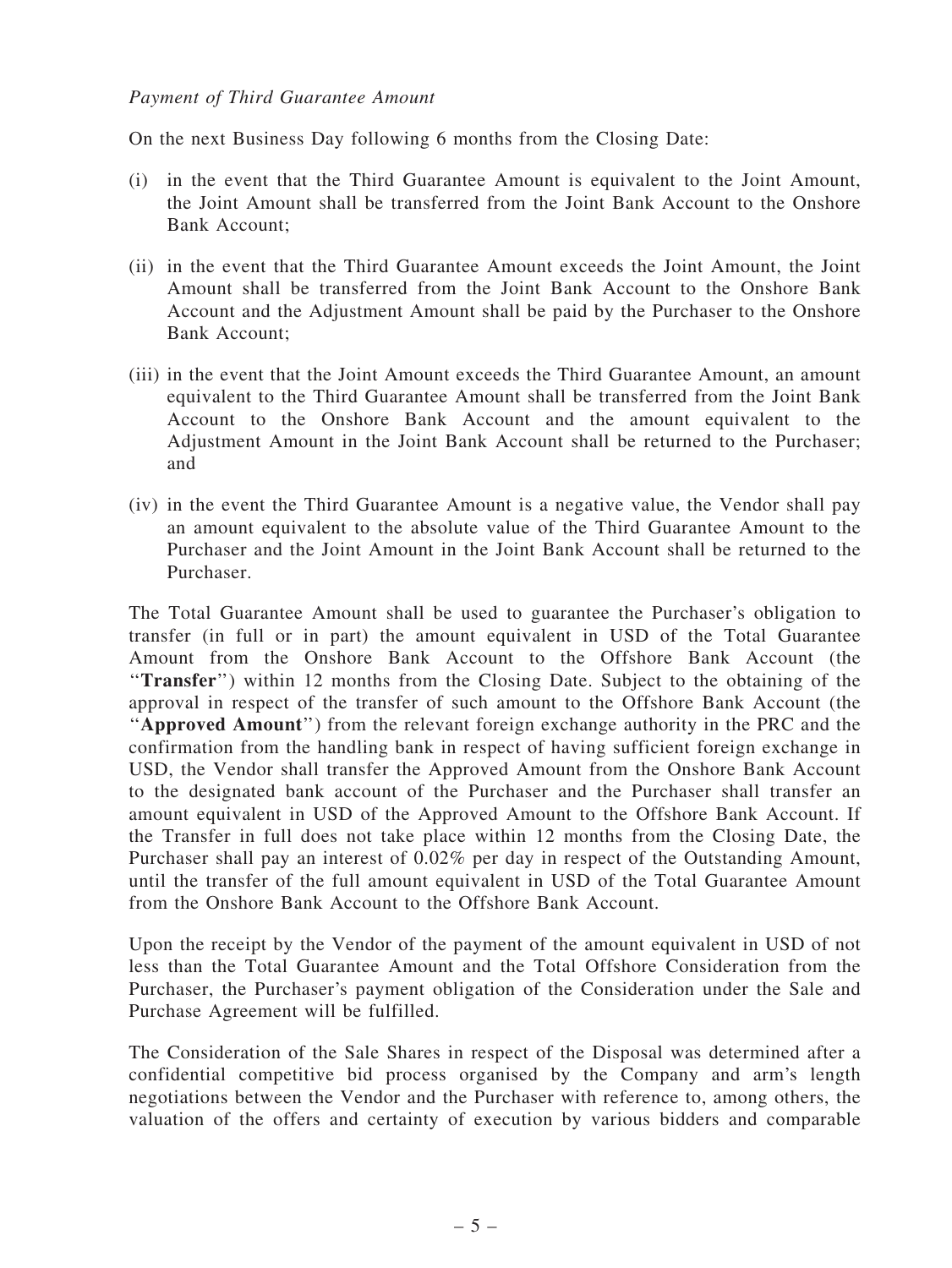transactions and companies in the same industry as the Target Company in the PRC and internationally. The Directors consider that the Consideration of the Sale Shares is fair and reasonable and in the interest of the Company and its Shareholders as a whole.

#### (d) Conditions Precedent

Closing is subject to the satisfaction of the following conditions:

- (i) the Disposal having been considered and approved at the SGM of the Company in accordance with the Listing Rules;
- (ii) no obligation on the part of the Company being triggered in respect of any matters concerning the sufficient level of operation or asset value and/or cash company issue under the Listing Rules, and no indication has been received from the Stock Exchange concerning the objection, suspension, cancellation, revocation and withdrawal of the continuous listing status of the Shares for any reason due to the Disposal contemplated by the Transaction Documents (under (including but not limited to) Rules 13.24 and 14.82 of the Listing Rules) or no enquiry has been raised by the Stock Exchange in respect of the foregoing matters;
- (iii) the Vendor having obtained all necessary consents and approvals from third parties, including but not limited to the Target Group's creditors, parties to which the Target Group has entered into any contracts with, investors of the Target Group (other than the Vendor) (if necessary), in respect of the Disposal, and such consents and approvals remaining effective;
- (iv) the Disposal having been considered and approved at the SGM of Nan Hai in accordance with the Listing Rules (if required);
- (v) the anti-trust approval, if required, from the competent PRC authority in respect of the Disposal having been obtained;
- (vi) the Target Company, the Purchaser or its nominee and Nan Hai having signed an agreement with Xin Ye in respect of the purchase of the Xin Ye Shares and the Proposed Xin Ye Transfer being approved by the competent commerce authorities of the foreign investment enterprise in the PRC;
- (vii) the completion of the transfer of the following members of the Target Group to a third party outside of the Target Group designated by the Vendor and the change of shareholder registration of the following members of the Target Group:
	- (a) 北京橙天嘉禾橙食品有限公司 (Beijing Orange Sky Golden Harvest Food Limited Company\*);
	- (b) Jiashi;
	- (c) 北京橙天嘉禾三里屯影城管理有限公司 (Orange Sky Golden Harvest Sanlitun (Beijing) Cinema Management Company Limited\*);
	- (d) 北京司響無限文化傳媒有限公司 (Beijing Sixiang Wuxian Culture Media Limited Company\*);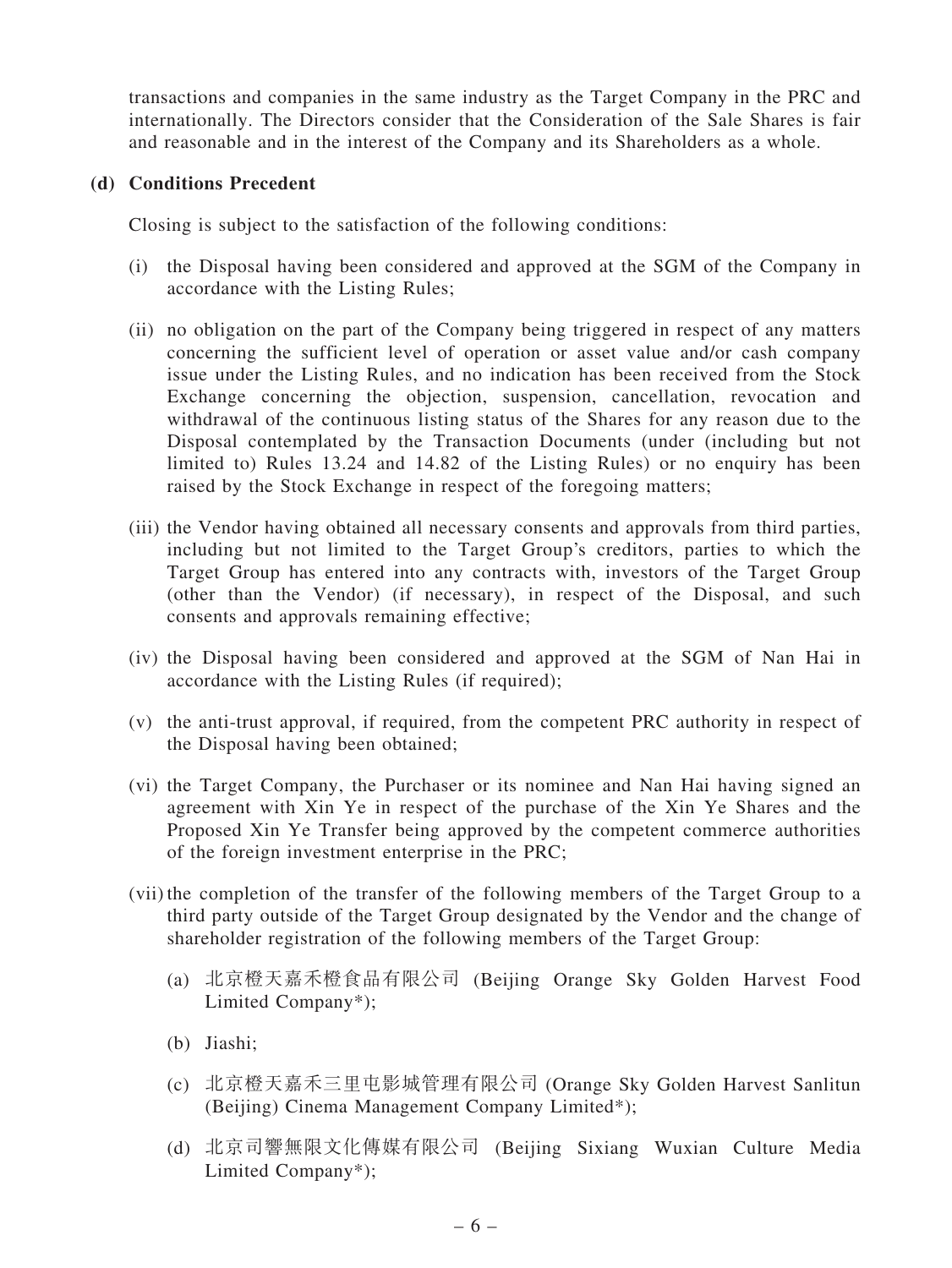(viii) the following companies becoming the subsidiary of the OSGH (China) Group:

- (a) 北京美林華映影院管理有限公司 (Meilin (Beijing) Cinema Management Company Limited\*) (which holds 51% shareholding interest of 景德鎮橙天嘉 禾金鼎影城有限責任公司 (Orange Sky Golden Harvest Jinding (Jingdezhen) Cinema Company LLC\*);
- (b) 北京橙天嘉禾上地影城有限公司 (Orange Sky Golden Harvest Shangdi (Beijing) Cinema Company Limited\*);
- (ix) the Target Group having entered into the termination agreement in respect of the acquisition of Wan Ke Hong Cinema and Jining Cinema;
- (x) the Target Company having completed the following:
	- (a) the relevant financial accounting treatment, including but not limited to the clearance of all outstanding debts (excluding payments and shareholders' loan between the Target Company and OSGH (China)). Upon the clearance of all outstanding debts (the ''Clearance Date''), the Vendor and the Purchaser shall appoint an independent auditor to audit/review the accounts of the Target Company and such accounts will be binding on the Parties provided that no additional debt has been incurred from the Clearance Date to the Closing Date;
	- (b) the disposal of assets which (i) the Vendor plans to dispose of, (ii) are held by the Target Company and (iii) are irrelevant to the usual daily operation of the OSGH (China) Group;
	- (c) the transfer of 深圳市粵凰數碼科技有限公司 (Shenzhen City Phoenix Digital Company Limited\*) and OSGH Finance Limited (BVI) to a third party;
	- (d) the signing of a novation agreement in relation to a tenancy agreement of a cinema in Hong Kong among the Target Company, a subsidiary of the Company in the Remaining Group and the lessor, and the signing of a management services agreement in respect of the management of the cinema between the Target Company and a subsidiary of the Company in the Remaining Group; and
	- (e) the termination of the assignment of dividends and guarantee agreements entered into between the Target Company with Standard Chartered Bank and CCB International (Holdings) Limited respectively.

In respect of condition (iii) above, the Vendor and the Purchaser shall liaise with the Target Group's creditors under the bank loan agreements and finance lease agreements (the ''Creditors'') in respect of the changing of the guarantors in such agreements to the Purchaser or its related party before the Closing Date. If the Creditors disagree with the change of the guarantor, the Target Company shall repay the debts (including interests) under such bank loan agreements and finance lease agreements. The Purchaser shall bear any penalty interest and additional costs incurred due to the above arrangements.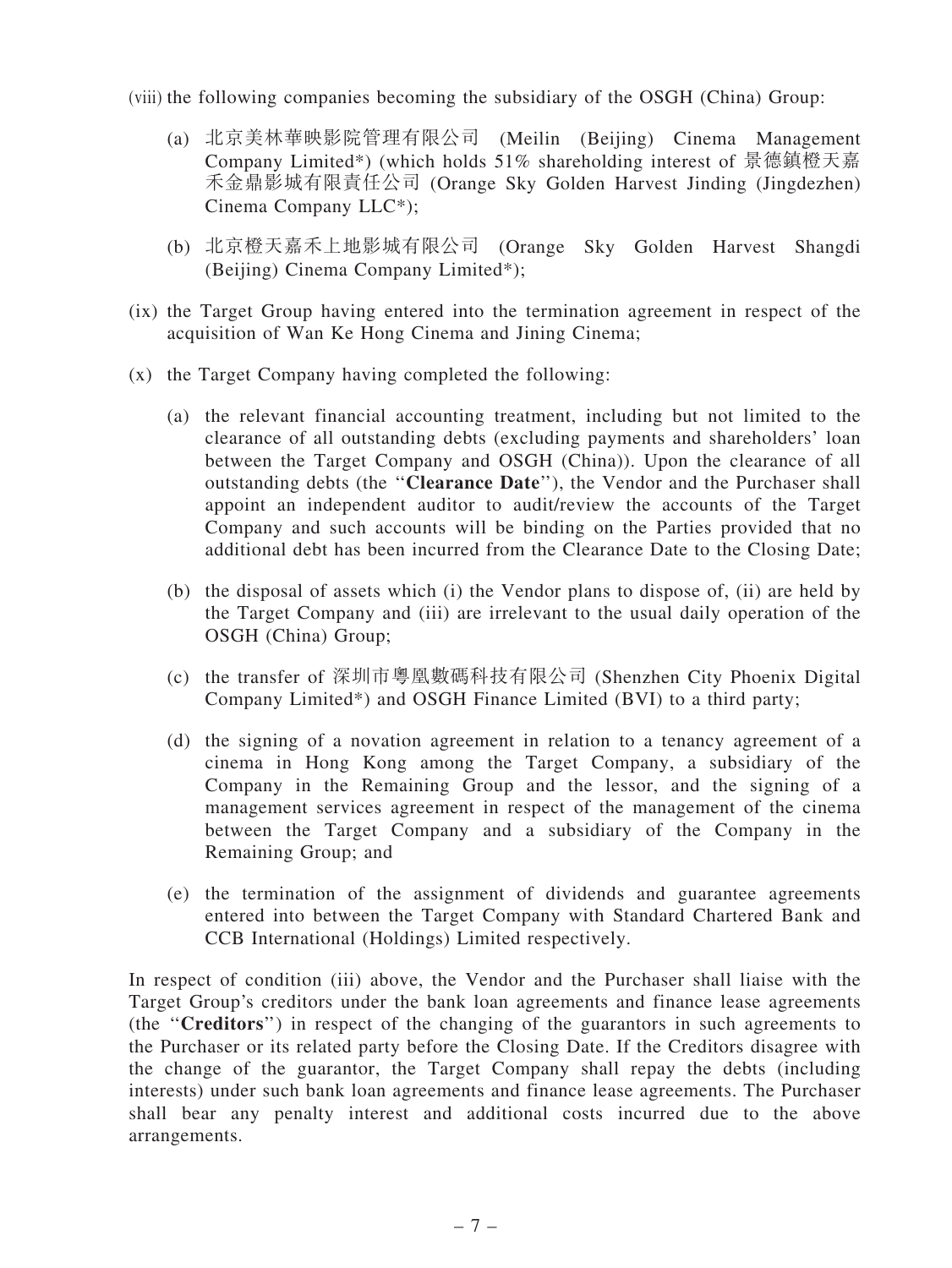In the event that all the Conditions Precedent (apart from condition (vi) above) have been satisfied, the Purchaser shall be entitled to waive condition (vi) above before the Long Stop Date (the "Xin Ye Waiver").

In the event that the Target Company and Xin Ye have signed the Proposed Xin Ye Agreement, and the Purchaser (or its nominee) or Nan Hai refused to sign the Proposed Xin Ye Agreement, the Purchaser shall not be entitled to exercise the Xin Ye Waiver. The Purchaser shall assist in obtaining the approval from the competent commerce authorities of the foreign investment enterprise in the PRC in respect of the Proposed Xin Ye Transfer and Nan Hai shall continue to be the guarantor of the Purchaser or its nominee pursuant to the Proposed Xin Ye Agreement. The Purchaser shall also indemnify the Vendor's or the Company's losses in connection to any claims from Xin Ye against the Vendor.

If as a result of:

- (i) the Purchaser's act or omission, such that any of the Conditions Precedent is not fulfilled by the Long Stop Date, or when all the Conditions Precedent are fulfilled (including where the Purchaser has exercised the Xin Ye Waiver and all the other Conditions Precedent (except for waiver condition (vi)) are fulfilled), the Disposal has not completed or the Purchaser or its nominee has not paid the consideration in respect of the Xin Ye Shares in accordance to the payment arrangement under the Proposed Xin Ye Agreement, the Vendor shall be entitled to forfeit the Deposit and the Total First Guarantee Amount;
- (ii) the Vendor's act or omission, such that the Conditions Precedent are not fulfilled by the Long Stop Date, or when all the Conditions Precedent are fulfilled, the Disposal has not completed, the Vendor has to return the Deposit and the Total First Guarantee Amount to the Purchaser and has to pay the Purchaser an amount of RMB400 million; and
- (iii) the reasons other than the Purchaser's or the Vendor's act or omission, by the Long Stop Date, the Conditions Precedent are not fulfilled or the Registration has not been completed (such as not being able to obtain the anti-trust approval from the competent PRC authority in respect of the Disposal for reasons other than the Purchaser's act or omission), the Vendor shall return the Deposit and the Total First Guarantee Amount to the Purchaser.

The Parties shall have no obligation to proceed with the sale and purchase of the Sale Shares and the Sale and Purchase Agreement shall be terminated and shall cease to be of effect.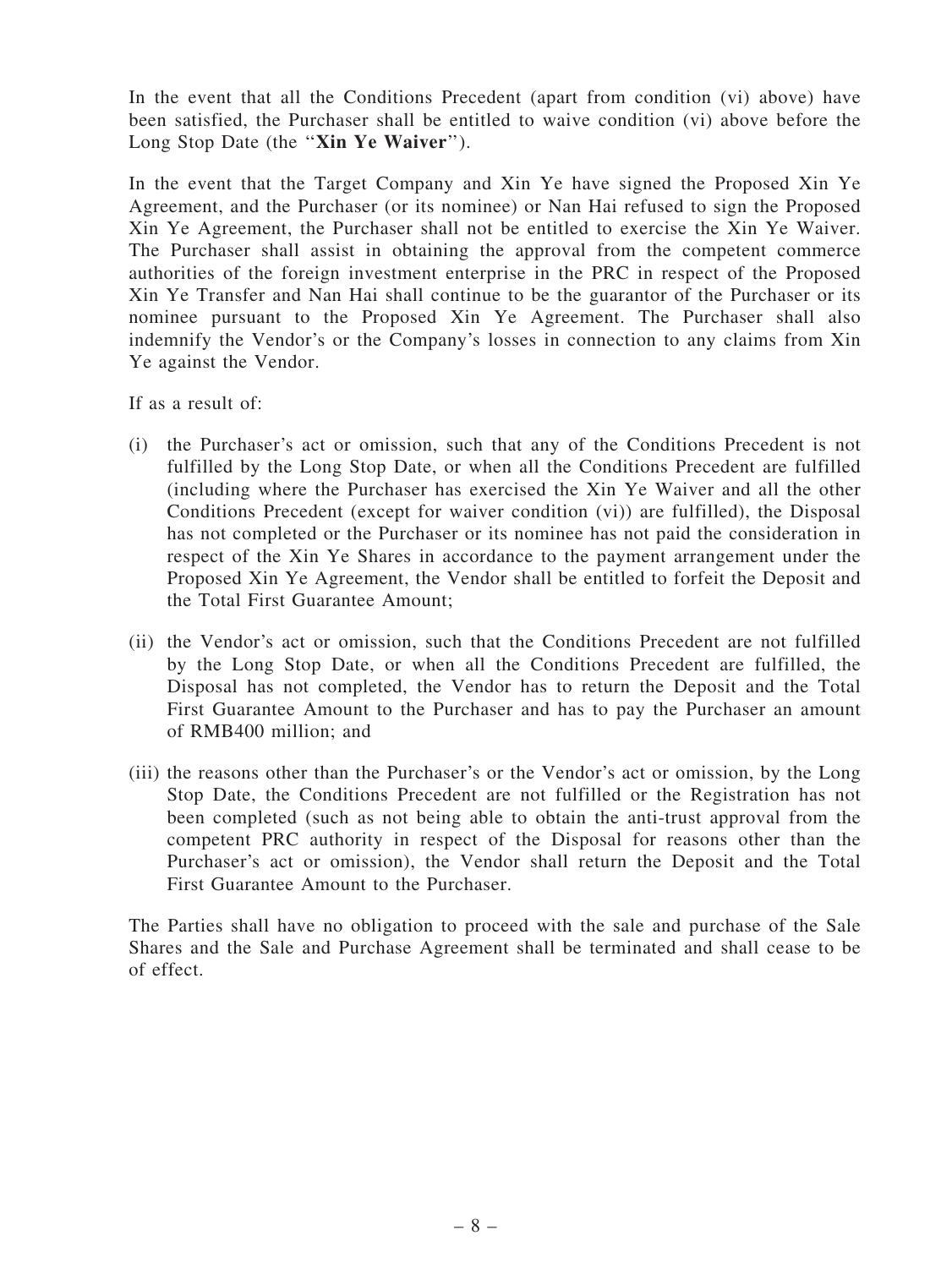## (e) Leases

Pursuant to the Sale and Purchase Agreement, the Vendor shall procure the renewal of an existing lease of the Target Group (the ''Existing Lease'') on such terms which are not less favourable than the renewal terms set out in the Sale and Purchase Agreement (the ''Agreed Renewal Terms'') during the period from the Signing Date to the Closing Date (unless otherwise agreed by the Purchaser) (the ''Renewal Period'') and the Vendor and Purchaser shall procure the renewal of the Existing Lease from the Closing Date to the expiry of the Existing Lease (the ''Expiry Date'') in such terms as agreed by the Parties.

The Vendor shall also procure the entering into of new lease agreements of certain cinemas (the ''New Leases'') by the Target Group on such terms which are not less favourable than the lease terms of certain cinemas as set out in the Sale and Purchase Agreement (the ''Agreed Lease Terms'') and, subject to further agreement with the Purchaser, such other lease agreements of other cinemas (the ''Other Leases'') during the period from the Signing Date to 31 December 2018 (the ''Period'').

A payment will be made from the Purchaser to the Vendor, or a refund will be received by the Purchaser from the Vendor, depending on (1) whether (i) the Vendor is able to renew the Existing Lease in accordance with the Agreed Renewal Terms within the Renewal Period, (ii) the Vendor or the Purchaser is able to renew the Existing Lease on such terms as agreed by the Parties from the Signing Date to the Expiry Date and (iii) the Vendor is able to enter into the New Leases by the Target Group in accordance with the Agreed Lease Terms and the Other Leases within the Period and (2) the agreed economic value of the Existing Lease, the New Leases and the Other Leases. The maximum amount of refund received by the Purchaser from the Vendor shall be RMB380 million. On the basis that none of the agreements in relation to the Other Leases have been executed, the maximum amount to be received from the Vendor by the Purchaser is expected to be RMB17 million.

# (f) Non-compete Undertaking

Apart from the business operation of the Target Group, the Renewal of the Existing Lease and the entering into of the New Leases and the Other Leases as set out in the paragraph headed ''Leases'' above:

- (i) within 24 months from the Closing Date, unless otherwise agreed by the Purchaser in writing, the Company shall not and shall procure its subsidiaries not to engage in the investment and the operation of the cinema business in the PRC; and
- (ii) from the Closing date to the termination of the Trademark License Agreements, unless otherwise agreed by the Purchaser in writing, the Company shall not, through other entities which are not its subsidiaries, use any Authorised Trademarks to engage in the investment and operation of any cinema business in the PRC.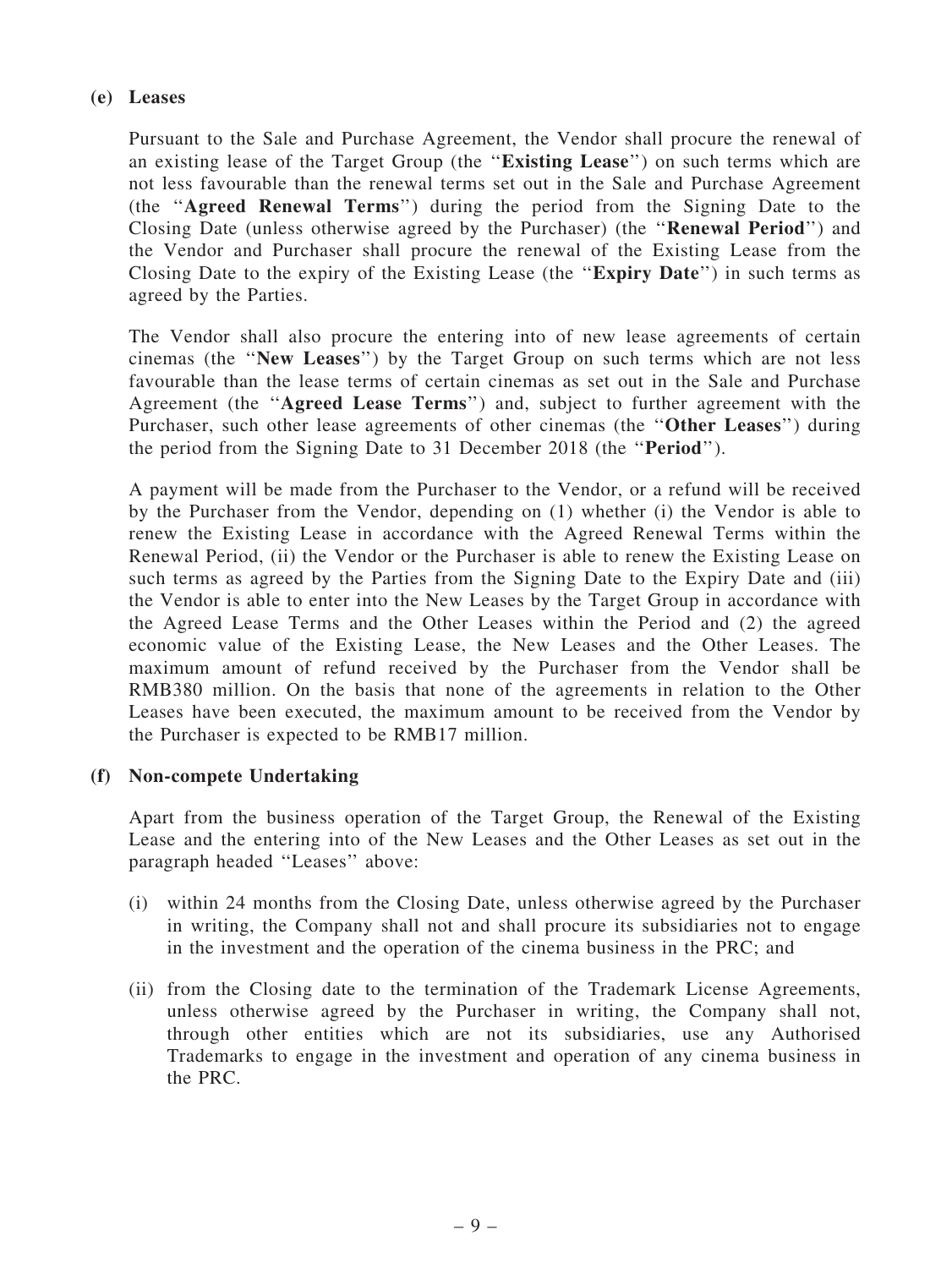## (g) Post-Closing Obligations

Pursuant to the Sale and Purchase Agreement, the Vendor and/or the Purchaser has/have agreed to perform the following post-Closing obligations in respect of certain operational arrangements, including, among others:

- (i) the Vendor and the Purchaser shall liaise with the landlord of an existing lease to release the guarantee of the Company under such lease;
- (ii) the Vendor shall be responsible for handling the ongoing litigations between OSGH (China) and certain lessors. The Vendor shall be responsible for the payment of damages (if any) or shall be entitled to the compensation fees (if any) arising from such litigations;
- (iii) the Vendor and the Purchaser shall enter into amicable negotiations in respect of the cinema circuit alliance agreements entered into by the Target Group;
- (iv) the Vendor and the Purchaser shall notify the landlords of the existing leases of the Target Group in respect of the Disposal (if required); and
- (v) the Vendor shall be entitled to the continued use of certain vehicles, which were owned by the Remaining Group but were registered under the name of the Target Company and the Purchaser, and the Vendor shall ensure the effective renewal of such licence plates.

#### (h) Closing

Subject to the satisfaction of the Conditions Precedent (which is subject to the exercise of the Xin Ye Waiver) and other terms and conditions of the Sale and Purchase Agreement, the Closing of the Sale and Purchase Agreement shall take place on the Closing Date at 10:00 a.m. or such time as may be agreed by the Parties at the Hong Kong office and the Beijing office of the Vendor's legal counsel. Upon Closing, the Target Group will cease to be subsidiaries of the Vendor and the Company and the results, assets and liabilities of the Target Group will cease to be consolidated into the accounts of the Company.

#### (i) Guarantee

The Company has agreed to (i) guarantee the performance of the obligations of the Vendor under the Sale and Purchase Agreement and the obligations of the licensors under the Remaining Group pursuant to the Trademark License Agreements and (ii) warrant to compensate the Purchaser's losses, damages, litigation costs and expenses in connection with, among others, any breach of obligations of the Vendor under the Sale and Purchase Agreement or the obligations of the licensors under the Remaining Group pursuant to the Trademark License Agreements.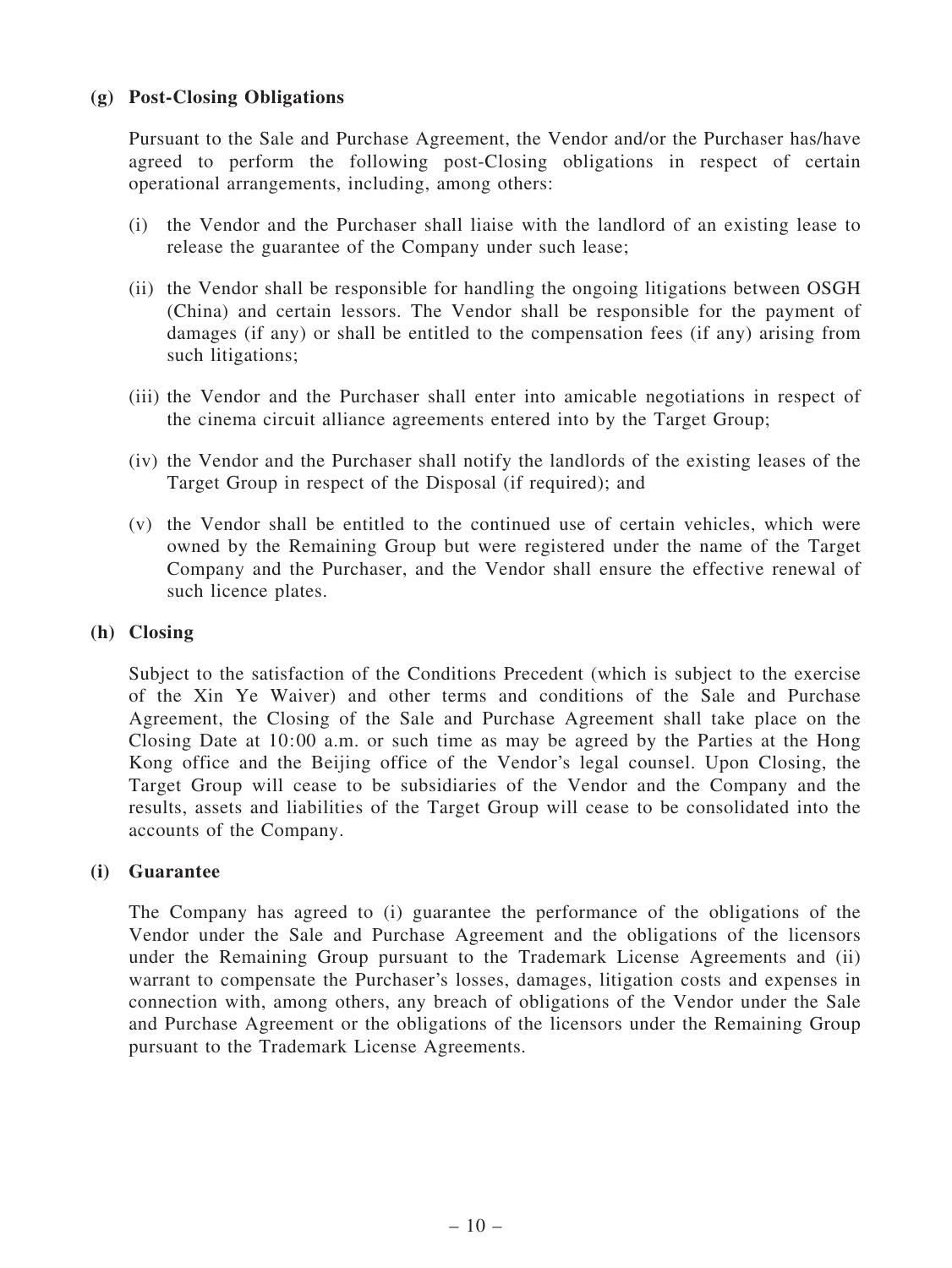Nan Hai has agreed to (i) guarantee the performance of the obligations of the Purchaser under the Sale and Purchase Agreement and the obligations of the licensees under the Target Group pursuant to the Trademark License Agreements and (ii) warrant to compensate the Vendor's losses, damages, litigation costs and expenses in connection with, among others, any breach of obligations of the Purchaser under the Sale and Purchase Agreement or the obligations of the licensees under the Target Group.

#### LOAN REPAYMENT AGREEMENT

On 25 January 2017, OSGH (China), Jiashi and Nan Hai have entered into the agreement in respect of the repayment of a loan in the amount of RMB250 million owed by OSGH (China) or its related party to Jiashi after Closing. Conditional upon Closing having occurred, Nan Hai shall guarantee OSGH (China)'s repayment obligation of such loan to Jiashi.

#### INFORMATION OF THE TARGET GROUP

The Target Company is an investment holding company which is indirectly wholly-owned by the Company. The Target Group engages in the theatrical exhibition, cinema operation, management and investment holding business in the PRC which owns, operates and manages 76 cinemas with a total of 531 screens in the PRC as at the date of this announcement.

Set out below is the financial information of the Target Group as extracted from its unaudited combined financial statements for the two years ended 31 December 2015, prepared under the Hong Kong Financial Reporting Standards:

| <b>Year ended 31 December</b> |             |
|-------------------------------|-------------|
| 2014                          | 2015        |
| HK\$'000                      | HK\$'000    |
| (unaudited)                   | (unaudited) |
| 816,740                       | 995,793     |
| (25,990)                      | (167, 732)  |
| (33, 133)                     | (164, 884)  |
|                               |             |

Based on the unaudited combined financial statements of the Target Group as at 30 September 2016, the combined net liabilities amount of the Target Group was HK\$47,118,000.

## INFORMATION ON THE GROUP AND THE REMAINING GROUP AND REASONS FOR THE DISPOSAL

#### The Group

The Company is an investment holding company. The Group is principally engaged in theatrical exhibition, cinema operation, film, video and television production and distribution business in Hong Kong, the PRC, Taiwan and Singapore.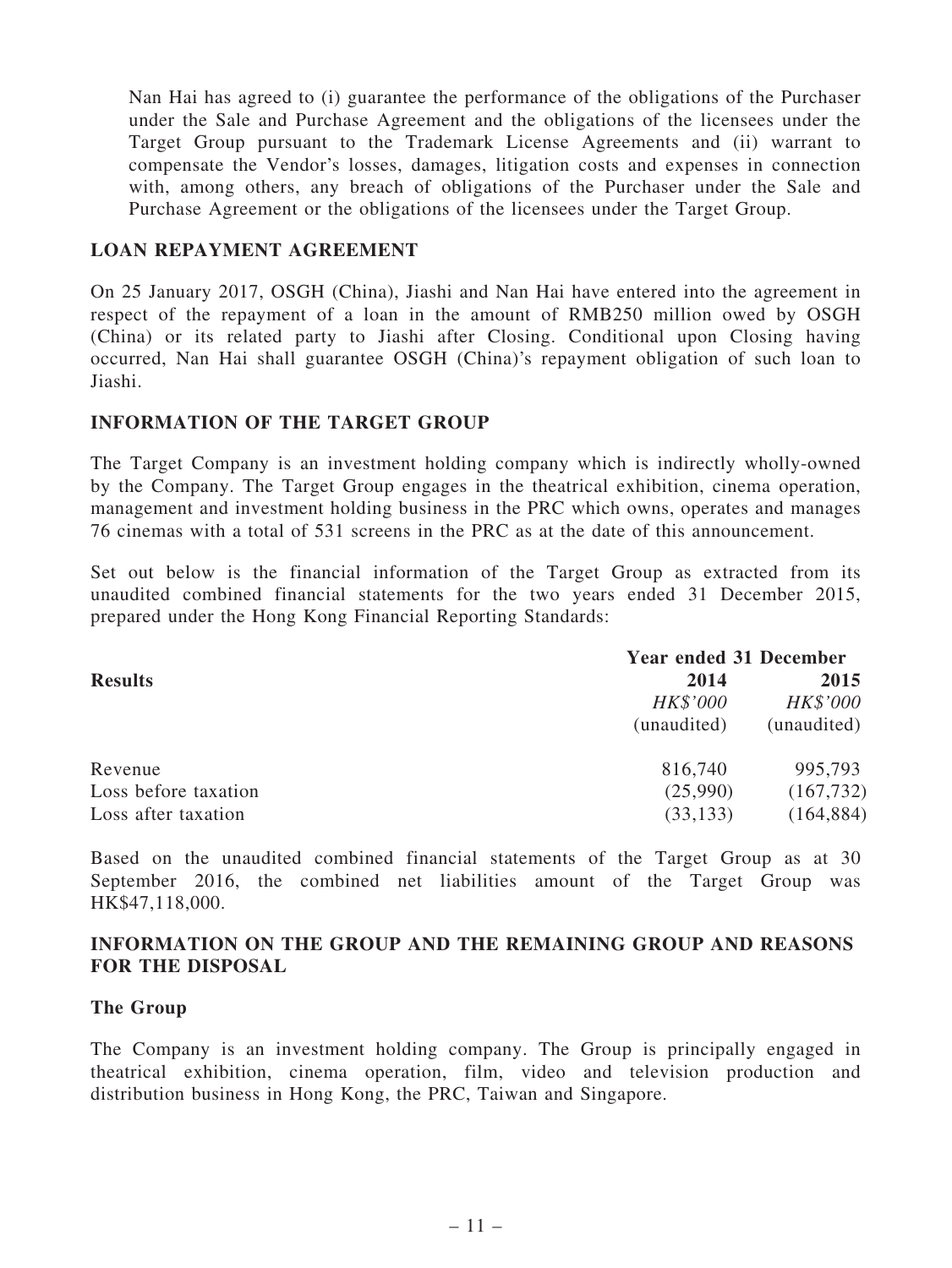# The Remaining Group

Following the Disposal, the Company, through the Remaining Group, will continue to own and engage in the following businesses:

- (a) Its entire operations in Hong Kong, which engages in theatrical exhibition, film, video and television production and distribution business in Hong Kong (the "HK Business'');
- (b) Film, video and television production and distribution business in the PRC through its remaining 100% owned PRC entities which mainly focuses on purchasing films from the overseas market to distribute to the local Hong Kong and PRC markets (the ''PRC Production & Distribution Business'');
- (c) 50.00% of the operations in Singapore, which engages in the theatrical exhibition and film distribution business in Singapore; and
- (d) 35.71% of the operations in Taiwan, which engages in the theatrical exhibition and film distribution business in Taiwan.

The Remaining Group will continue to manage and receive investment income from the cinema operation businesses in Singapore and Taiwan. As at the date of this announcement, the Remaining Group operated 23 screens in 6 cinemas in Hong Kong, 91 screens in 11 cinemas in Singapore and 127 screens in 13 cinemas in Taiwan. The Remaining Group also retains its trademarks (including ''Golden Harvest'', ''Golden Village'', ''嘉禾'', ''The Sky'', and ''Vie Show'' in Hong Kong, Singapore and Taiwan), content-related intellectual property and other licenses, which can be further monetised in the future.

#### The Reasons for the Disposal

The Disposed Business is currently sub-scale compared to its competitors in the PRC and the Company believes that a larger strategic player in the PRC would be able to better grow the Disposed Business and realise its full value and potential. The Company believes that significant investment would be required to grow the Disposed Business in order to compete with the larger players, which may lead to the Company incurring significant amount of additional financing and depreciation expenses that would adversely impact the Company's profitability in the future.

The Target Group incurred losses for the two years ended 31 December 2015 which exerted pressure on the overall profitability of the Group. As such, the Disposal will relieve the pressure on the overall profitability of the Group due to the Target Group's losses for the two years ended 31 December 2015.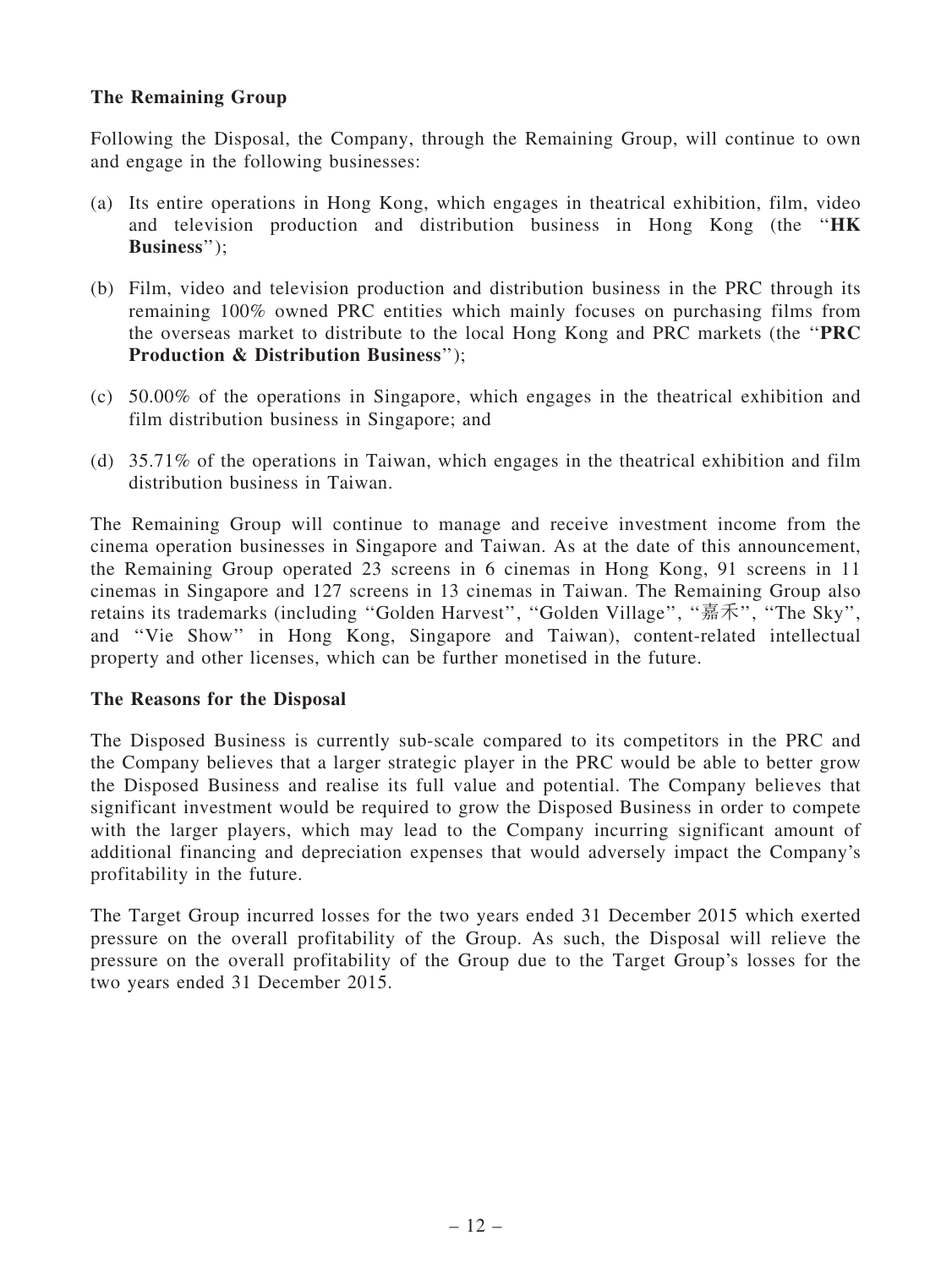The redeployment of the Group's resources through the Disposal would also enable the Remaining Group to further grow its business and operations. Part of the net proceeds received from the Disposal is expected to be used to expand the HK Business and the PRC Production & Distribution Business. In particular, the Remaining Group expects to continue to produce and seek investment opportunities in quality film production projects with the potential for high box office returns by either actively leading the production process or passively investing in such films as a minority investor. For more details, please refer to the paragraph headed ''Use of proceeds'' below.

The Directors believe that the Disposal would not affect the operations of the Company's PRC Production & Distribution Business, as the various films under the PRC Production & Distribution Business are substantially distributed through independent third-party cinemas and screens, as compared to the cinemas and screens of the Target Group. In any event, the Disposal will not prevent the Company from distributing films through the cinemas and screens of the Target Group after Closing.

Given the recent trend in increasing consolidation in the film exhibition industry in the PRC, the Directors are of the view that it is in the interest of the Group and Shareholders to seize the opportunity to sell the Disposed Business at an attractive valuation, as the Consideration in respect of the Disposal is significantly higher than the current market capitalisation of the Company. The Company believes that a full sale of the Disposed Business at an attractive valuation will unlock value for the Shareholders and better realise the fair value of the Group's assets. The Directors are also of the view that the terms of the Sale and Purchase Agreement and the transactions contemplated thereunder are fair, just and reasonable and in the interests of the Shareholders as a whole.

# INFORMATION OF THE PURCHASER

The Purchaser is principally engaged in investment holding and is the indirect wholly-owned subsidiary of Nan Hai. Nan Hai is a listed company, the shares of which are listed and traded on the Stock Exchange. Nan Hai principally engages in culture and media services (mainly in cinemas business on a nationwide basis in the PRC in addition to film distribution and other media related businesses), property development and corporate IT application service. In 2015, Nan Hai and its subsidiaries also started to tap into new business segments such as ''New Media'' and ''Innovative Business''. To the best of the Directors' knowledge, information and belief having made all reasonable enquiries, the Purchaser, Nan Hai and their ultimate beneficial owners are third parties independent of the Company and its connected persons.

# FINANCIAL EFFECT OF THE DISPOSAL

It is expected that, the Company will record a gain from the Disposal of approximately HK\$2.3 billion, which is calculated based on (i) the difference between the Consideration (subject to price adjustment and audit) and the unaudited combined net asset value of the Target Group (after taking into account the increase in the share capital of the Target Company through the capitalisation of the intercompany loans due from the Target Company to the Vendor, to fulfil one of the conditions precedent as stated in the Sales and Purchase Agreement) and (ii) the release of cumulative exchange reserve attributable to the Target Group. Shareholders should note that the exact amount of the gain on the Disposal to be recorded in the combined statement of profit or loss of the Group for the year ending 31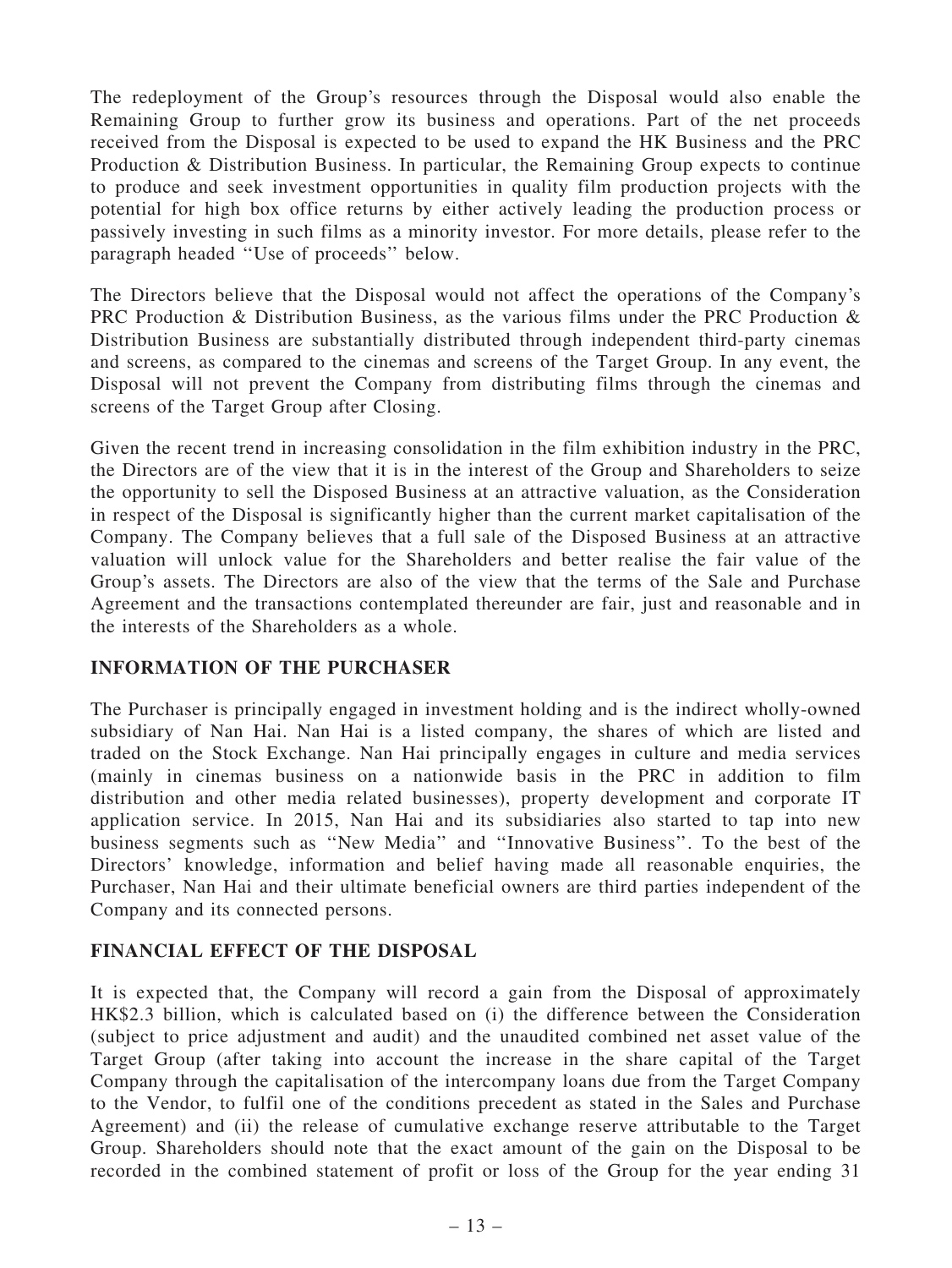December 2017 will be subject to audit and the relevant price adjustment, and will be calculated based on the net asset value of the Target Group as at Closing and net of any incidental expenses, tax expenses, transaction costs and any exchange rate fluctuation before Closing and therefore may vary from the figures provided above.

## USE OF PROCEEDS

The total proceeds from the Transactions are approximately RMB3.536 billion (approximately HK\$3.996 billion). This includes the proceeds from the Disposal of approximately RMB3.286 billion (approximately HK\$3.713 billion) and the proceeds from the repayment of the loan by OSGH (China) to Jiashi pursuant to the Loan Repayment Agreement of RMB250 million (approximately HK\$282.5 million).

The Group intends to apply the total net proceeds of approximately RMB3.177 billion (approximately HK\$3.590 billion) from the Transactions as follows:

- (a) Approximately HK\$1 billion will be allocated to a special dividend payment to the Shareholders;
- (b) Approximately HK\$680 million will be allocated to the repayment of existing third party debts;
- (c) Approximately HK\$1.3 billion will be allocated to substantially expand existing operations at the Remaining Group within two to three years after Closing and to increase the future profitability of the Company through, including but not limited to, the following:
	- (i) Investing into the film exhibition business in Hong Kong by opening on average one or two new cinemas in Hong Kong each year after Closing by competing for existing cinema sites currently run by other cinema operators upon their lease expiry, identifying populated areas currently not served by any cinema to explore opportunities to open new cinemas, and/or acquiring existing cinema sites of other cinema operators depending on the availability of new sites in the market and the feasibility of the commercial terms;
	- (ii) Ramping up the film, video and TV production business in Hong Kong and the PRC by producing and/or co-investing in an average of two or three new mid-to large scale films every year after Closing by leveraging on the following:
		- (1) Remaking films from the Company's film library

The Company's film library has 135 Chinese and English films and the Company has identified around 20 films which have the market potential for film remake. The Company plans to use part of the net proceeds from the Disposal to invest in mid-to-large scale movie productions;

(2) Film production from existing scripts

The Company owns or has rights to approximately 8 scripts that are readily available for film and TV productions;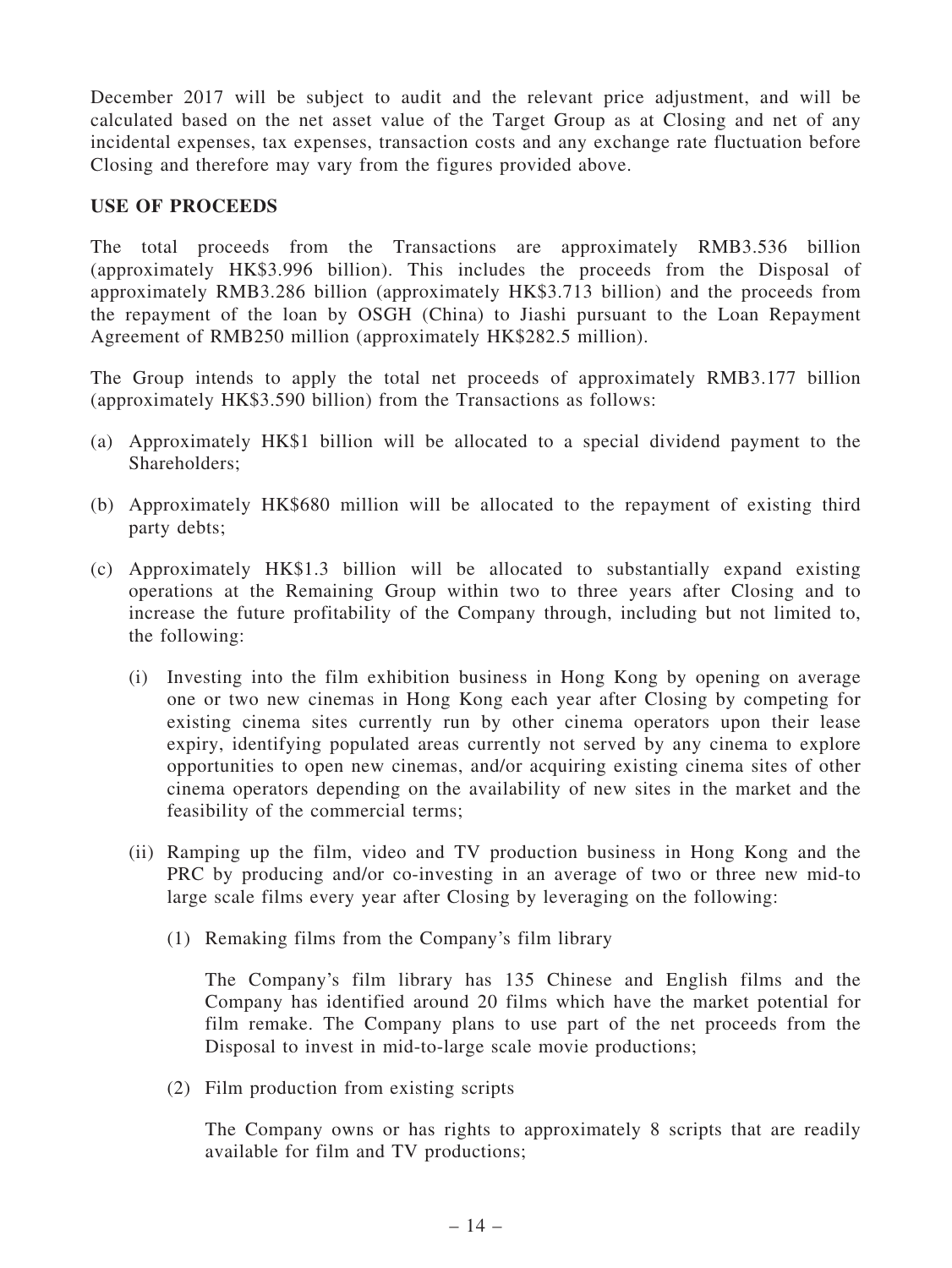(3) Co-investing in Chinese films

The Company plans to co-invest in Chinese films with other third parties to produce new films, videos and TV productions;

- (iii) Ramping up the distribution business in Hong Kong and the PRC by acquiring distribution rights to four to five films every year after Closing for distribution in Hong Kong and the PRC depending on availability, quality and potential profitability of such opportunities; and
- (iv) Purchasing cinema operations or businesses in the Asia region (excluding the PRC).

The Company will continue to search for new cinema investment and film investment opportunities that can be executed shortly after Closing.

- (d) Approximately HK\$200 million will be allocated for:
	- (i) Future investments in the regional media, entertainment and technology sectors which are related to the Remaining Group's existing businesses, including but not limited to:
		- (1) Regional film exhibition businesses outside the PRC

By investing in regional film exhibition businesses outside the PRC, the Company believes that this would enable the Company to strengthen its existing film exhibition business positioning in the region and its brand name and would also enable the Company to enjoy stronger purchasing power and achieve additional cost savings from the enlarged scale of its business in the region;

(2) Film and video content libraries, and film, video and television production and distribution businesses

By investing in and/or acquiring distribution rights of third-party film and video content libraries, and film, video and television production and distribution businesses, the Company will gain access to an increased amount of film and video content as well as talent and capabilities to produce high quality film, video and television productions in the future. This will help further boost the Company's branding and the scale of its existing production and distribution business, leading to further scale economies;

(3) Alternative Content investment, exhibition and distribution

The Company plans to invest in and/or to acquire distribution rights of the Alternative Content including, among others, live concerts, sports events and online games content which can potentially be exhibited in cinemas and distributed by the Company's distribution business. Exhibiting Alternative Content in cinemas will increase utilization of the existing cinema venues to generate non-movie income, to increase ticket price premiums by introducing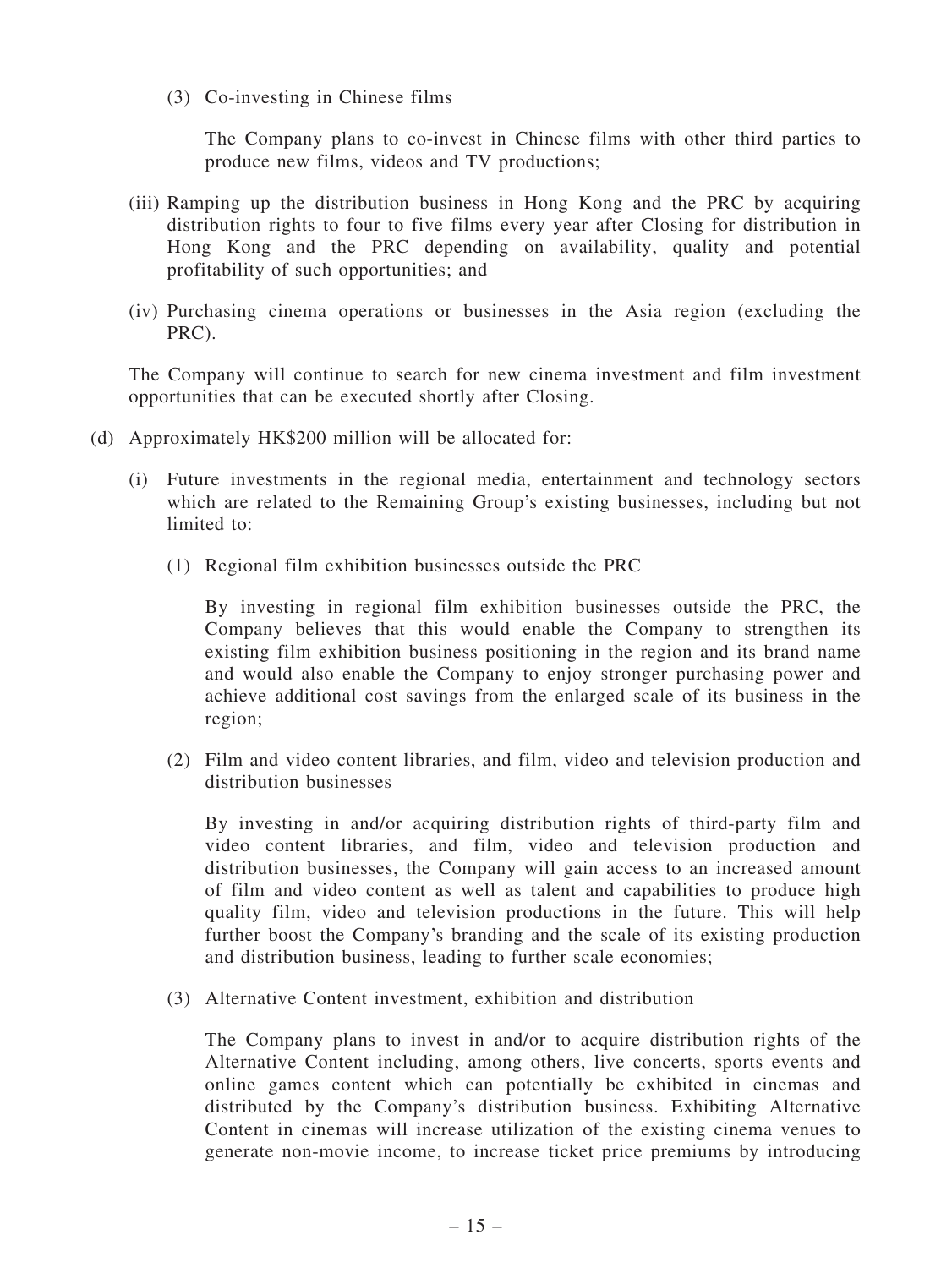unique contents, and to attract new group of customers in addition to moviegoers. This will therefore boost revenue and profitability of the Company's cinema business. Additionally, the acquired Alternative Content can be distributed by the Company's distribution business, further driving revenue growth of the Company's distribution business. The Company has historically, exhibited Alternative Content in its Hong Kong, Singapore and Taiwan cinemas, and plans to take a more active role to acquire distribution rights of such contents at a larger scale with part of the net proceeds from the Disposal;

(4) AR/VR technologies

The Company plans to invest in and/or deploy AR/VR technologies i.e. hardware and/or content, such as headsets and pods that display interactive, short videos in the open areas of its cinemas to cater for customers' increased appetite for AR/VR experiences. Investment and implementation of the AR/VR technologies in cinemas can help differentiate customer experience, increase customer loyalty and engagement for the Company's cinema exhibition business, ultimately leading to higher box office and non-box office revenues. The Company intends to invest in and/or deploy AR/VR technologies in its cinema environment in order to adapt to the increased demand for immersive film and content experiences and to enrich customer experience;

- (ii) Potential investments in low-risk financial products such as short-term deposits, investment grade bonds and money market funds. The Company believes that it would be prudent and good corporate governance to temporarily deploy a portion of the net proceeds into low-risk financial investment products that would generate a steady and higher return for the Company than cash, as it searches for potential investments in the regional media, entertainment and technology sectors. The investments in low-risk financial products are temporary and the main focus of the HK\$200 million of the net proceeds will be for principal investments in regional media, entertainment and technology targets complementary to the Remaining Group businesses; and
- (e) Approximately HK\$410 million for general working capital purposes for the Remaining Group.

As at the date of this announcement, other than the Sale and Purchase Agreement, the Company has not entered into any agreement, arrangement, understanding, intention, negotiation (concluded or otherwise) in relation to (i) any disposal, termination, or scalingdown of any part of its existing business; (ii) injection of any new business; (iii) any change in its shareholding structure; and (iv) any new cinema investment or film investment opportunities, nor has it identified any specific new cinema investment or film investment opportunities.

Should the Company have any outstanding net proceeds after three years from Closing as a result of unsuccessfully deploying the proceeds towards potential investment opportunities indicated in paragraphs (c) and (d) above or any other investment opportunities complementary to the Remaining Group businesses, the Company may consider to issue a special dividend payment from the outstanding net proceeds to its Shareholders.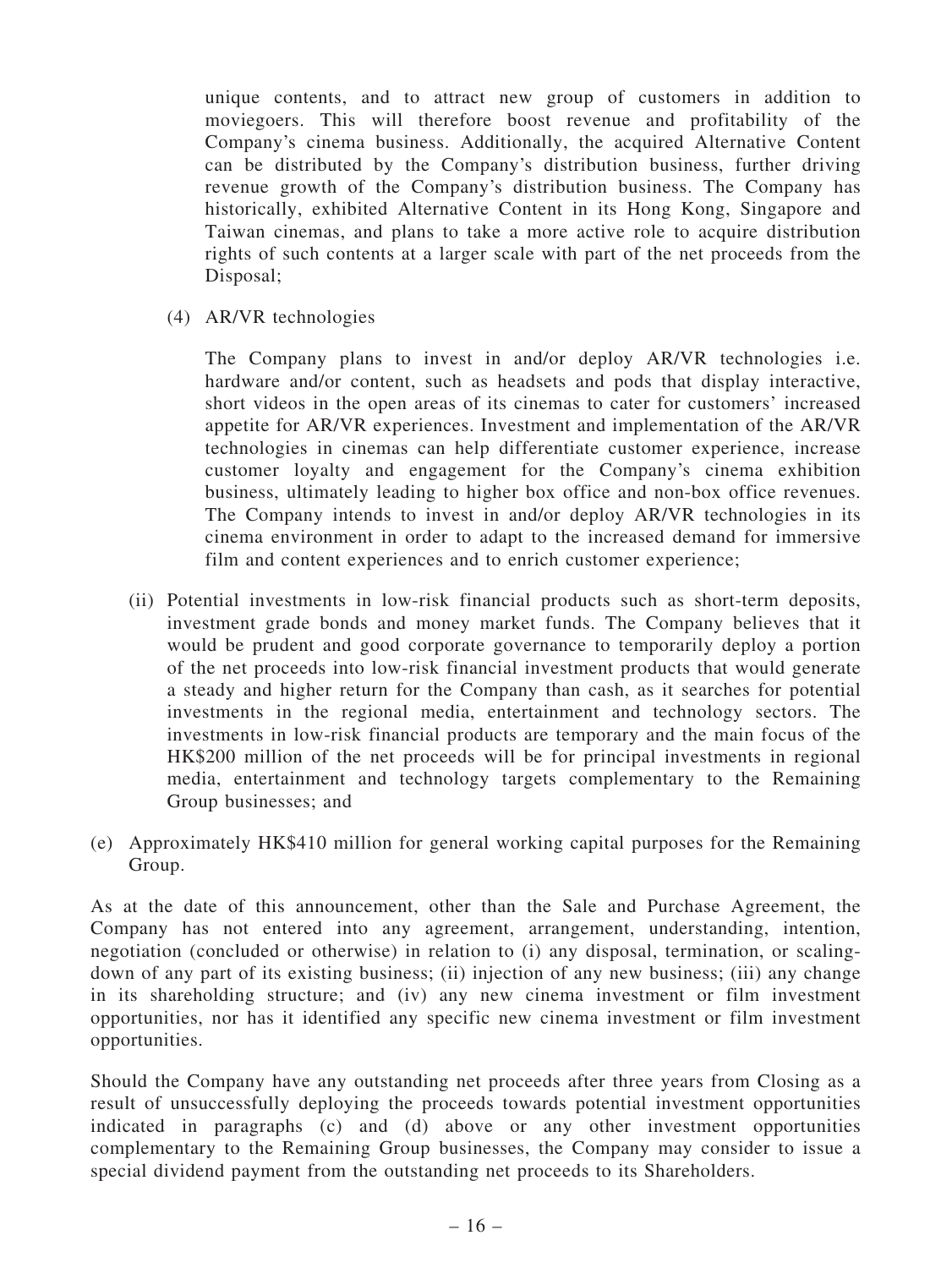# IMPLICATIONS UNDER THE LISTING RULES

As one or more of the relevant applicable percentage ratios set forth under Rule 14.07 of the Listing Rules in respect of the Disposal are 75% or more, the Disposal constitutes a very substantial disposal for the Company and is subject to the reporting, announcement and shareholders' approval requirements under Chapter 14 of the Listing Rules.

The SGM will be convened and held for the Shareholders to consider and, if thought fit, approve the Disposal, the Sale and Purchase Agreement and the transactions contemplated thereunder. To the best of the Directors' knowledge, no Shareholder has a material interest in the Disposal and accordingly, no Shareholder is required to abstain from voting in respect of the ordinary resolution to approve the Disposal at the SGM.

## GENERAL

BNPP Securities has been appointed as the sole financial adviser to the Company in respect of the Disposal.

A circular containing, among other things, further information relating to the Disposal and the notice of convening the SGM and other information as required under the Listing Rules is expected to be despatched to the Shareholders on or before 13 March 2017, as the Company expects that it will require more time to collate the financial information to be included in the circular.

Closing of the Disposal is conditional upon the satisfaction of, among others, the conditions set out in the section headed ''Conditions Precedent'' in this announcement, including the approval of the Sale and Purchase Agreement and the transactions contemplated thereunder by the Shareholders at the SGM. Accordingly, the Disposal may or may not proceed. Shareholders and potential investors are therefore advised to exercise caution when dealing in the Shares.

# RESUMPTION OF TRADING

Trading in the shares of the Company on the Stock Exchange was halted with effect from 9:00 a.m. on Wednesday, 25 January 2017 at the request of the Company pending the publication of this announcement. An application has been made to the Stock Exchange for the resumption of trading in the shares of the Company on the Stock Exchange with effect from 9:00 a.m. on Friday, 10 February 2017.

#### **DEFINITIONS**

In this announcement, unless the context requires otherwise, the following expressions have the following meanings:

| "Adjustment Amount"   | means the absolute value of the difference between the Joint<br>Amount and the Third Guarantee Amount; |
|-----------------------|--------------------------------------------------------------------------------------------------------|
| "Alternative Content" | means non-movie entertainment content;                                                                 |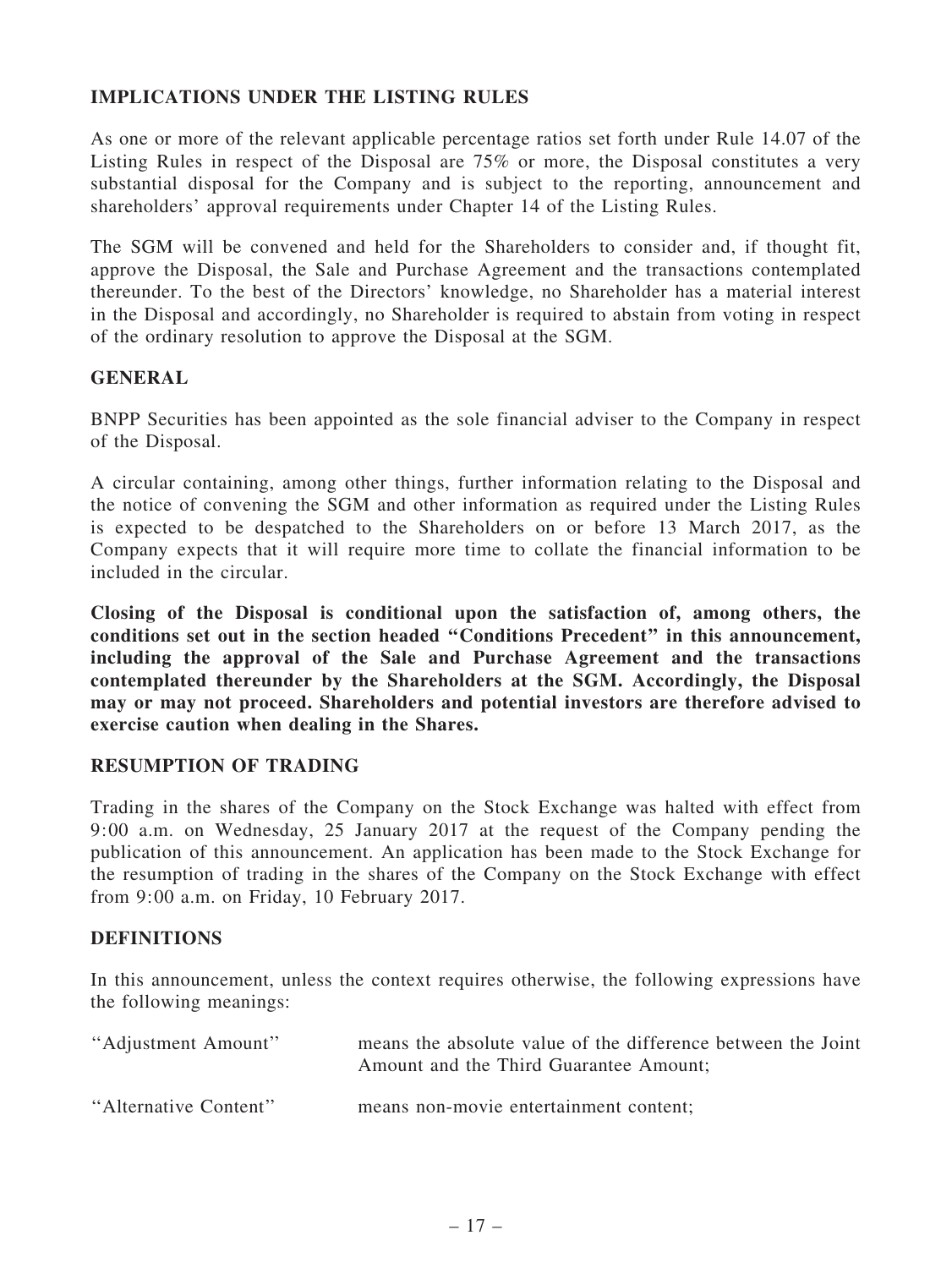| "Application"           | means the application for the registration of the change of<br>shareholder of OSGH (China) in respect of the Proposed<br>Xin Ye Transfer;                                                                                                                                                                                                                                                                                        |
|-------------------------|----------------------------------------------------------------------------------------------------------------------------------------------------------------------------------------------------------------------------------------------------------------------------------------------------------------------------------------------------------------------------------------------------------------------------------|
| "Application Date"      | means the date of the Application, being the tenth Business<br>Day following the date of the Completion;                                                                                                                                                                                                                                                                                                                         |
| " $AR/VR$ "             | means augmented and virtual reality;                                                                                                                                                                                                                                                                                                                                                                                             |
| "Audited Accounts"      | means the audited combined financial statements of OSGH<br>(China) Group as at 31 December 2016;                                                                                                                                                                                                                                                                                                                                 |
| "Authorised Trademarks" | means the trademarks which are granted for the use of the<br>Purchaser in respect of the operation of cinema in the PRC<br>by the Remaining Group;                                                                                                                                                                                                                                                                               |
| "Board"                 | means the board of Directors;                                                                                                                                                                                                                                                                                                                                                                                                    |
| "BNPP Securities"       | means BNP Paribas Securities (Asia) Limited, a licensed<br>corporation to carry out Type 1 (dealing in securities), Type<br>2 (dealing in futures contracts), Type 4 (advising on<br>securities) and Type 6 (advising on corporate finance)<br>regulated activities under the Securities and Futures<br>Ordinance (Chapter 571 of the Laws of Hong Kong) and the<br>financial adviser to the Company in respect of the Disposal; |
| "Business Days"         | means any day (other than a Saturday, Sunday and public<br>holiday in Hong Kong and the PRC or a day on which a<br>tropical cyclone warning signal no. 8 or above or a black<br>rainstorm warning signal is hoisted in Hong Kong at any<br>time between $9:00$ a.m. and $5:00$ p.m. and remains in effect<br>after $12:00$ p.m. on such day);                                                                                    |
| "Closing"               | means the closing of the Disposal pursuant to the terms and<br>conditions pursuant to the Sale and Purchase Agreement;                                                                                                                                                                                                                                                                                                           |
| "Closing Account"       | means the audited (i) combined balance sheet as the Closing<br>Date and (ii) combined profit or loss statement and cash<br>flow statement for the period from 1 January 2017 to the<br>Closing Date of the OSGH (China) Group conducted by the<br>independent auditors appointed by the Parties within 6<br>months from the Closing Date;                                                                                        |
| "Closing Date"          | means the next Business Day following the Registration<br>Date (if condition (vi) under the section "Conditions"<br>Precedent" above has not been waived by the Purchaser) or<br>the tenth Business Day following the date of Completion (if<br>condition (vi) under the section "Conditions Precedent"<br>above has been waived by the Purchaser);                                                                              |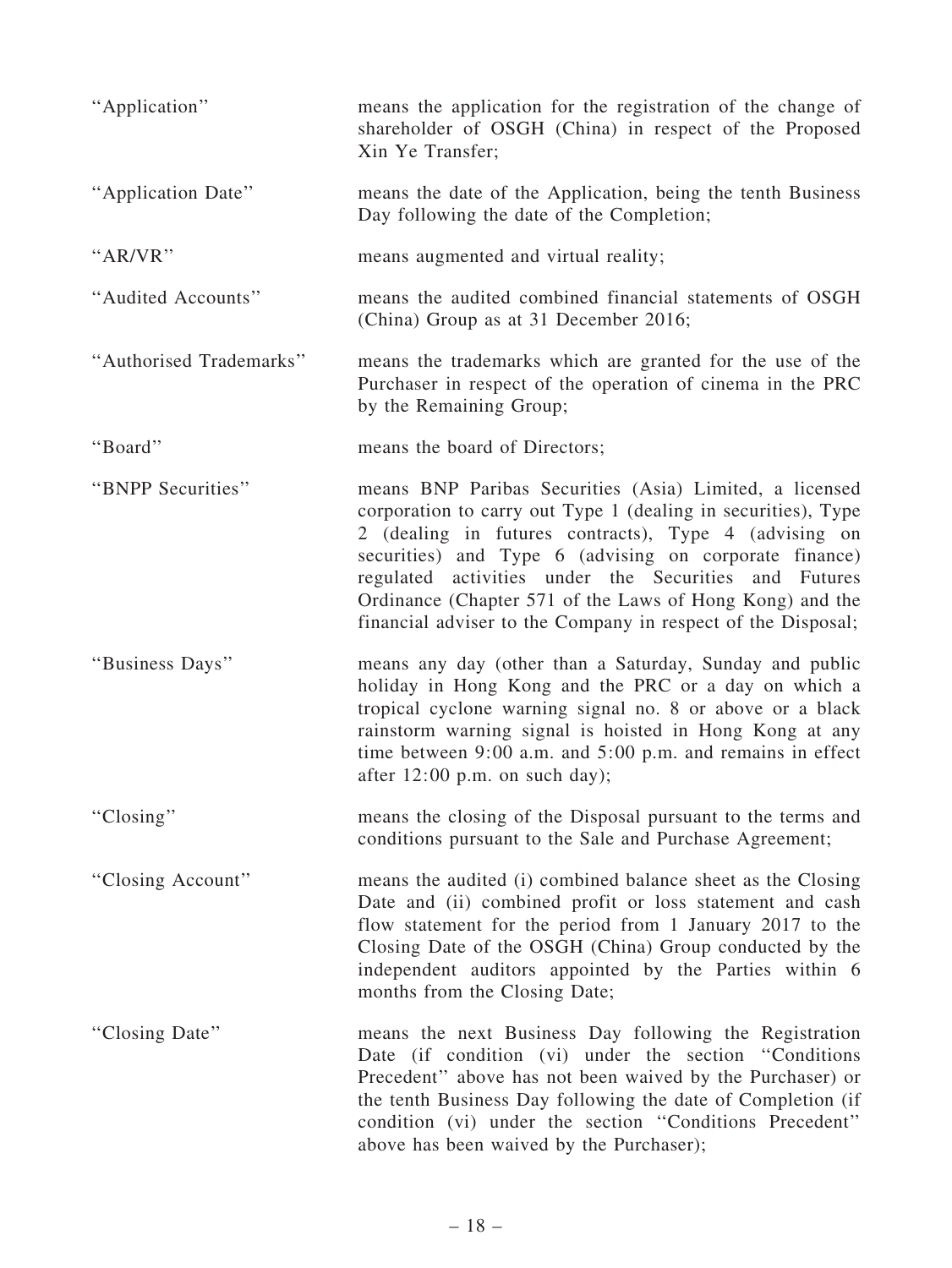| "Company"              | Orange Sky Golden Harvest Entertainment<br>means<br>(Holdings) Limited, a company incorporated in Bermuda<br>with limited liability, the shares of which are listed on the<br>Main Board of the Stock Exchange (stock code: 1132);                                                                                                                                                                                                        |
|------------------------|-------------------------------------------------------------------------------------------------------------------------------------------------------------------------------------------------------------------------------------------------------------------------------------------------------------------------------------------------------------------------------------------------------------------------------------------|
| "Completion"           | means the satisfaction (or subject to waiver) of all the<br><b>Conditions Precedent;</b>                                                                                                                                                                                                                                                                                                                                                  |
| "Conditions Precedent" | means the conditions precedent to Closing under the Sale<br>and Purchase Agreement;                                                                                                                                                                                                                                                                                                                                                       |
| "connected person(s)"  | has the same meaning ascribed thereto in the Listing Rules;                                                                                                                                                                                                                                                                                                                                                                               |
| "Consideration"        | means the Initial Consideration subject to the adjustments<br>made with reference to the Net Debt Adjustment and the<br>cash expenditure in respect of the investment on new<br>cinema projects from 31 December 2016 to the Closing Date<br>and the additional amount of consideration for the Xin Ye<br>Shares that the Purchaser should pay pursuant to the<br>Proposed Xin Ye Agreement if Closing occurs after 15<br>September 2017; |
| "Corporate Income Tax" | means the corporate income tax in the PRC payable by the<br>Remaining Group pursuant to the Disposal;                                                                                                                                                                                                                                                                                                                                     |
| "Deposit"              | means the amount equivalent in USD of not less than<br>RMB200 million payable by the Purchaser to the Offshore<br>Bank Account on the next Business Day following the<br>Signing Date;                                                                                                                                                                                                                                                    |
| "Directors"            | means the Directors of the Company;                                                                                                                                                                                                                                                                                                                                                                                                       |
| "Disposal"             | means the disposal of the Sale Shares by the Vendor to the<br>Purchaser pursuant to the Sale and Purchase Agreement;                                                                                                                                                                                                                                                                                                                      |
| "Disposed Business"    | theatrical<br>exhibition,<br>cinema<br>means<br>the<br>operation,<br>management and investment holding business of the Group<br>in the PRC which owns, operates and manages 76 cinemas<br>with a total of 531 screens in the PRC as at the date of this<br>announcement;                                                                                                                                                                  |
| "Disposed Companies"   | means北京橙天嘉禾橙食品有限公司 (Beijing Orange Sky<br>Golden Harvest Food Limited Company*), Jiashi, 北京橙天<br>嘉禾三里屯影城管理有限公司 (Orange Sky Golden Harvest<br>Cinema<br>Management<br>Company<br>Sanlitun<br>(Beijing)<br>北京司響無限文化傳媒有限公司<br>Limited*),<br>(Beijing<br>Sixiang Wuxian Culture Media Limited Company*), 深圳市<br>粵凰數碼科技有限公司 (Shenzhen City Phoenix Digital<br>Company Limited*) and OSGH Finance Limited (BVI);                                |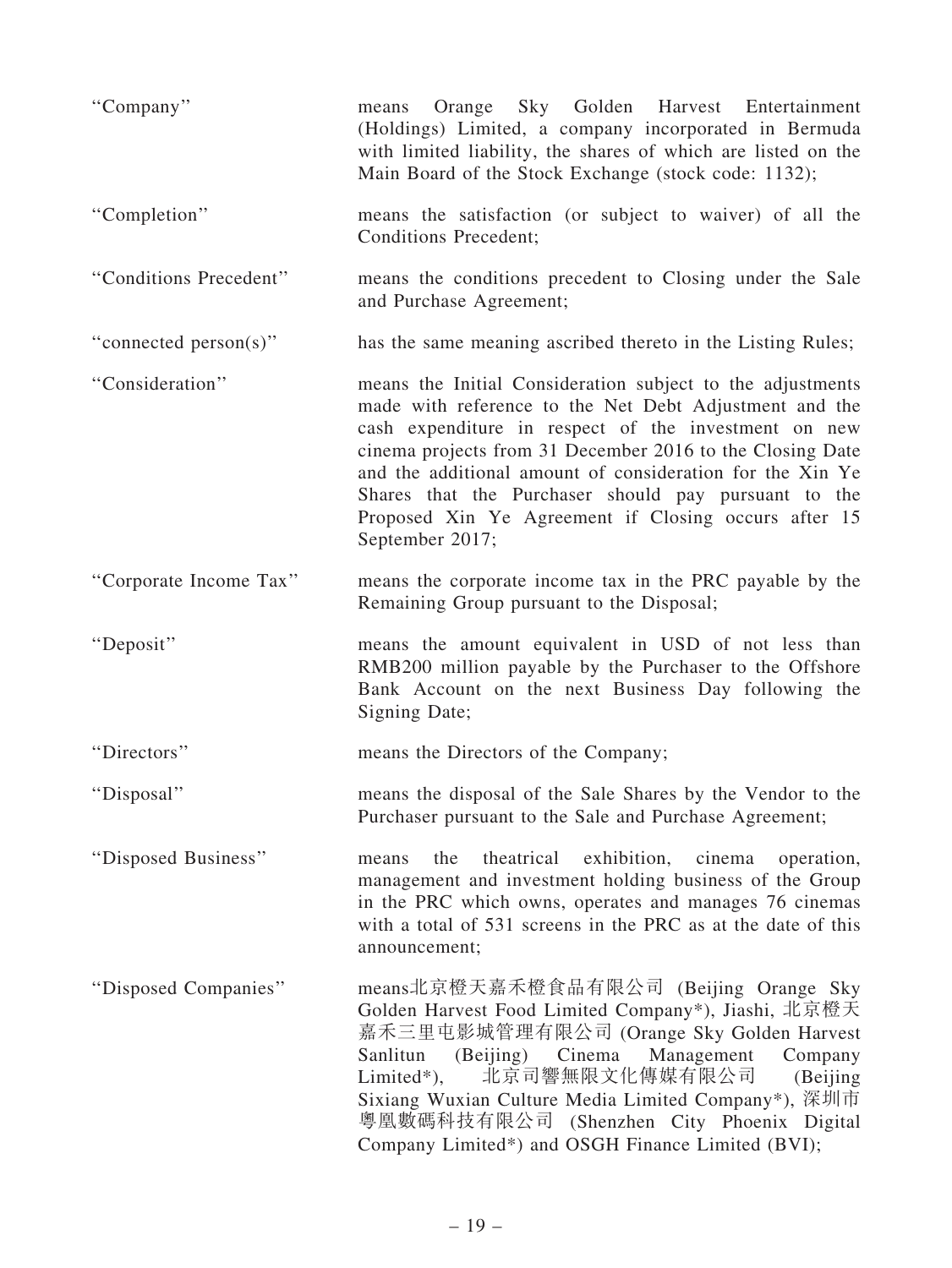| "Earnest Money"          | means a sum of RMB10 million which has been paid by the<br>Purchaser to the Vendor pursuant to the Memorandum of<br>Understanding;                                                                             |
|--------------------------|----------------------------------------------------------------------------------------------------------------------------------------------------------------------------------------------------------------|
| "Enterprise Value"       | means the amount of approximately RMB3.387 billion,<br>being the enterprise value of the Target Group as at 30<br>September 2016 (which includes the Xin Ye Shares<br>Consideration);                          |
| "Escrow Account"         | means the onshore bank account for holding the Total<br>Guarantee Amount which is operated by the Escrow Agent;                                                                                                |
| "Escrow Agent"           | means the escrow agent, being an independent third party,<br>appointed by the Parties for the purpose of managing the<br><b>Escrow Account;</b>                                                                |
| "First Guarantee Amount" | means the amount of RMB190 million payable by the<br>Purchaser to the Onshore Bank Account on the next<br>Business Day following the Signing Date;                                                             |
| "Group"                  | means the Company and its subsidiaries;                                                                                                                                                                        |
| "HK\$"                   | means Hong Kong dollars, the lawful currency of Hong<br>Kong;                                                                                                                                                  |
| "Hong Kong"              | mean the Hong Kong Special Administrative Region of the<br>People's Republic of China;                                                                                                                         |
| "Initial Consideration"  | means the consideration of the Sale Shares which is<br>determined by the Enterprise Value subject to certain<br>adjustments made with reference to among others the Net<br>Debt Value in the Audited Accounts; |
| "Jiashi"                 | means 上海橙天嘉影實業有限公司 (Shanghai Orange Sky<br>Jiayin Shiye Company Limited*), being the subsidiary of<br>the Vendor;                                                                                              |
| "Jining Cinema"          | means 濟寧影城 (Jining Cinema*) located at Guhuai Road,<br>Shi Zhong District, Jining City, Shandong Province, the<br>PRC;                                                                                         |
| "Joint Amount"           | means the amount of RMB300 million being paid to the<br>Joint Bank Account by the Purchaser to the Vendor at the<br>Closing Date;                                                                              |
| "Joint Bank Account"     | means the onshore bank account designated by the Vendor<br>and the Purchaser;                                                                                                                                  |
| "Listing Rules"          | means The Rules Governing the Listing of Securities on the<br>Stock Exchange;                                                                                                                                  |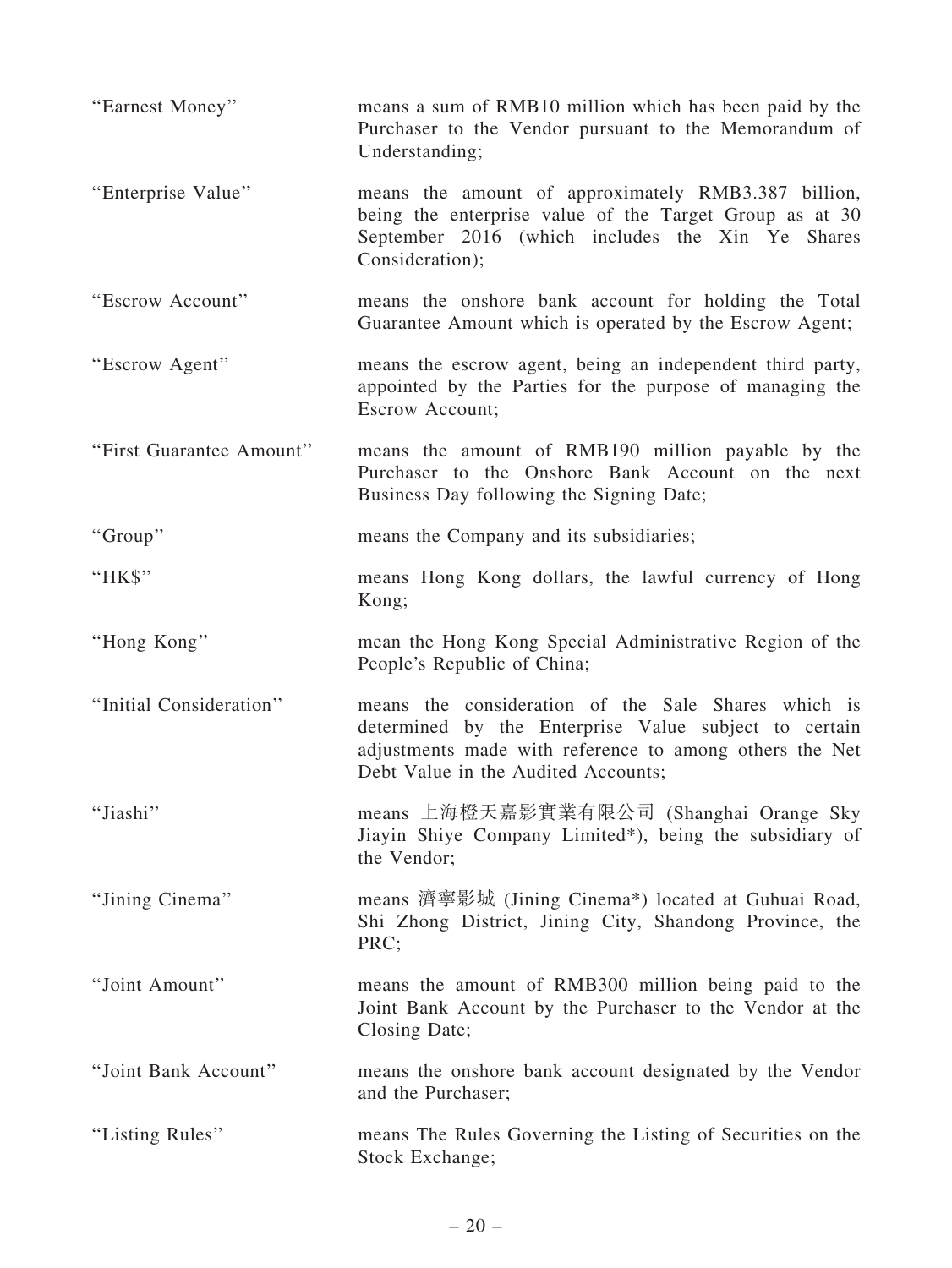| "Loan Repayment<br>Agreement"       | means the agreement dated 25 January 2017 entered into<br>between OSGH (China), Jiashi and Nan Hai in respect of<br>the repayment of a loan in the amount of RMB250 million<br>owed by OSGH (China) or its related party to Jiashi;                                                                      |
|-------------------------------------|----------------------------------------------------------------------------------------------------------------------------------------------------------------------------------------------------------------------------------------------------------------------------------------------------------|
| "Long Stop Date:                    | means 12 months from the Signing Date;                                                                                                                                                                                                                                                                   |
| "Memorandum of<br>Understanding"    | the memorandum of understanding dated<br>21<br>means<br>December 2016 entered into between the Vendor and Dadi<br>Cinema (HK Limited);                                                                                                                                                                   |
| "Offshore Bank Account"             | means the offshore bank account designated by the Vendor;                                                                                                                                                                                                                                                |
| "Offshore Consideration<br>Payment" | means the amount equivalent in USD of not less than<br>RMB1.92 billion to the Offshore Bank Account;                                                                                                                                                                                                     |
| "Online Appointment<br>Notice"      | means the online appointment notice received<br>upon<br>submission of the Application on the Application Date;                                                                                                                                                                                           |
| "Onshore Bank Account"              | means the onshore bank account of Jiashi;                                                                                                                                                                                                                                                                |
| "OSGH (China)"                      | means 橙天嘉禾影城(中國)有限公司 (Orange Sky Golden<br>Harvest Cinemas (China) Company Limited*), a company<br>with limited liability established in the PRC, which is<br>owned as to 92.59% by the Vendor and 7.41% by Xin Ye;                                                                                      |
| "OSGH (China) Group"                | means OSGH (China) and its subsidiaries;                                                                                                                                                                                                                                                                 |
| "Outstanding Amount"                | means the outstanding amount in the Onshore Bank Account<br>which has not been transferred to the Offshore Bank<br>Account after 12 months from the Closing Date;                                                                                                                                        |
| "Parties"                           | means the Vendor and the Purchaser;                                                                                                                                                                                                                                                                      |
| "PRC"                               | means the People's Republic of China, which for the<br>purpose of this announcement, shall exclude Hong Kong,<br>Macau Special Administrative Region of the PRC and<br>Taiwan;                                                                                                                           |
| "PRC Tax Payment"                   | means the amount equivalent to the Corporate Income Tax<br>which will be paid by the Purchaser on behalf of the<br>Vendor;                                                                                                                                                                               |
| "Proposed Xin Ye<br>Agreement"      | means the proposed agreement anticipated to be entered into<br>between the Purchaser (or its nominee), Nan Hai (as the<br>guarantor of the Purchaser (or its nominee)), the Target<br>Company (as the controlling shareholder of OSGH (China))<br>and Xin Ye in respect of the Proposed Xin Ye Transfer; |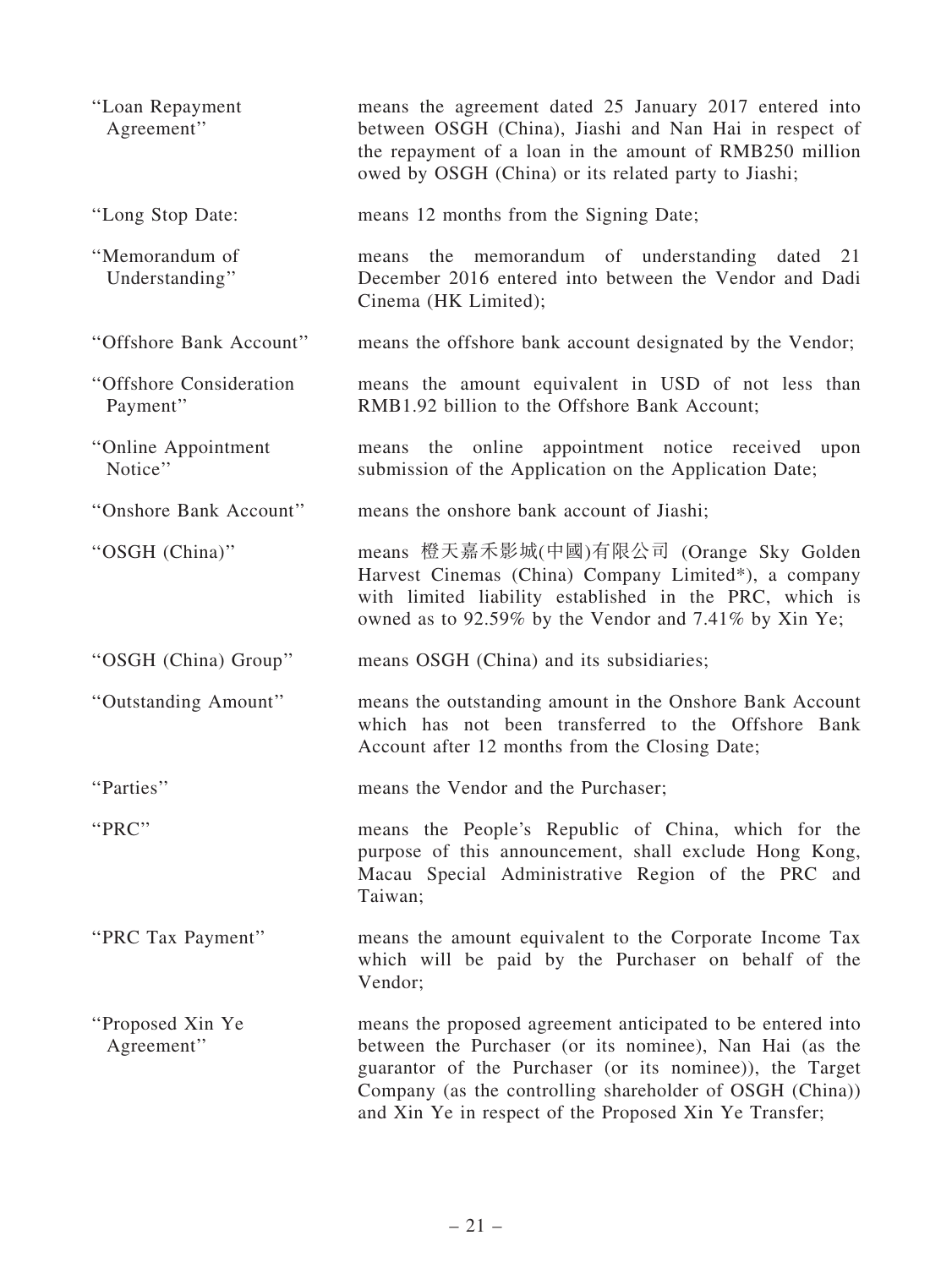| "Proposed Xin Ye Transfer"        | means the proposed transfer of the Xin Ye Shares from Xin<br>Ye to the Purchaser (or its nominee) pursuant to the<br>Proposed Xin Ye Agreement;                                                                                                                                                                                                                                                                                                                           |
|-----------------------------------|---------------------------------------------------------------------------------------------------------------------------------------------------------------------------------------------------------------------------------------------------------------------------------------------------------------------------------------------------------------------------------------------------------------------------------------------------------------------------|
| "Purchaser"                       | means True Vision Limited, a company incorporated in<br>Hong Kong, being an indirect wholly-owned subsidiary of<br>Nan Hai;                                                                                                                                                                                                                                                                                                                                               |
| "M Cinemas"                       | Cinemas Company Limited, a company<br>M<br>means<br>incorporated in Hong Kong, being an indirect wholly-owned<br>subsidiary of the Company;                                                                                                                                                                                                                                                                                                                               |
| "Nan Hai"                         | Nan<br>Hai<br>Corporation Limited,<br>means<br>a a<br>company<br>incorporated in Bermuda with limited liability, the shares of<br>which are listed and traded on the Stock Exchange (stock<br>code: 680), the indirect holding company of the Purchaser;                                                                                                                                                                                                                  |
| "Net Debt Adjustment"             | means the adjustment made to the Initial Consideration with<br>reference to the difference of the Net Debt Value in the<br>Audited Accounts and the Closing Accounts;                                                                                                                                                                                                                                                                                                     |
| "Net Debt Adjustment"<br>Amount"  | means the absolute value of the difference between the Net<br>Debt Value in the Audited Accounts and the Closing<br>Accounts;                                                                                                                                                                                                                                                                                                                                             |
| "Net Debt Value"                  | means the amount equivalent to the aggregate value of bank<br>loans, finance leases and amount payable for the completed<br>acquisition of cinemas, which such acquisitions have been<br>completed, of the OSGH (China) Group, deducting the<br>aggregate value of cash equivalents (excluding the Xin Ye<br>Shares Consideration) and advanced payment for the<br>acquisition of cinemas, which such acquisitions have not<br>been completed, of the OSGH (China) Group; |
| "Registration"                    | means the registration of the change of shareholder of<br>OSGH (China) in respect of the Proposed Xin Ye Transfer;                                                                                                                                                                                                                                                                                                                                                        |
| "Registration Date"               | means the date of the completion of the Registration;                                                                                                                                                                                                                                                                                                                                                                                                                     |
| "Remaining Group"                 | means the Group (excluding the Target Company and the<br>OSGH (China) Group);                                                                                                                                                                                                                                                                                                                                                                                             |
| "RMB"                             | means Renminbi, the lawful currency of the PRC;                                                                                                                                                                                                                                                                                                                                                                                                                           |
| "Sale and Purchase"<br>Agreement" | means the sale and purchase agreement dated 25 January<br>2017 entered into between the Vendor, the Company, the<br>Purchaser and Nan Hai in respect of the Disposal;                                                                                                                                                                                                                                                                                                     |
| "Sale Shares"                     | means the entire issued share capital of the Target<br>Company;                                                                                                                                                                                                                                                                                                                                                                                                           |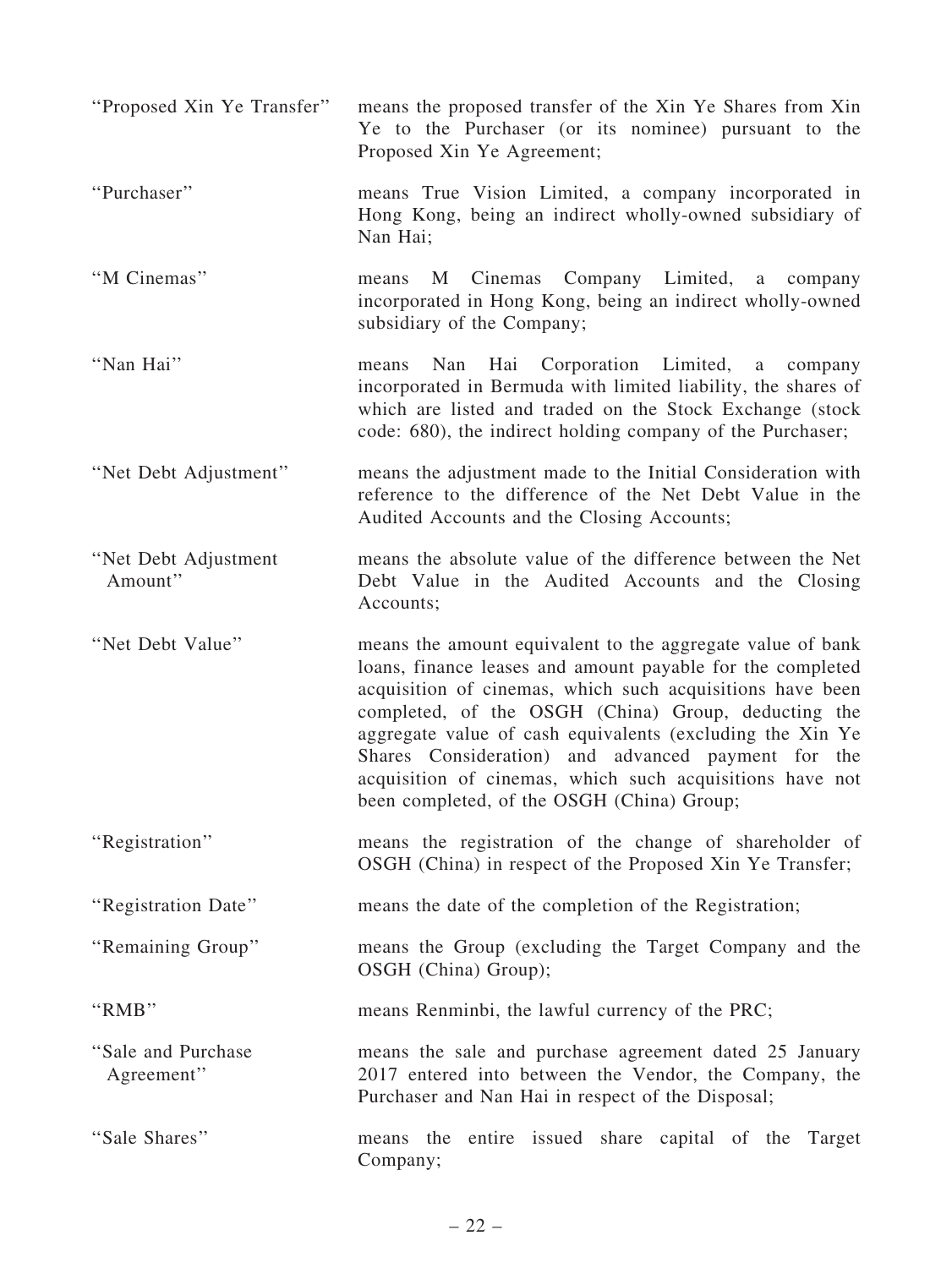| "Second Guarantee Amount"          | means the Initial Consideration deducting the Offshore<br>Consideration Payment, the Deposit, the Total First<br>Guarantee Amount, the Joint Amount and the PRC Tax<br>Payment;                      |
|------------------------------------|------------------------------------------------------------------------------------------------------------------------------------------------------------------------------------------------------|
| "SGM"                              | means the special general meeting to be convened for the<br>purpose of considering and, if thought fit, approve, among<br>other things, the Disposal and the Transaction Documents;                  |
| "Share(s)"                         | means the ordinary share(s) of $HK$0.1$ ;                                                                                                                                                            |
| "Shareholders"                     | means the shareholders of the Company;                                                                                                                                                               |
| "Signing Date"                     | means the date of the signing of the Sale and Purchase<br>Agreement;                                                                                                                                 |
| "Stock Exchange"                   | means The Stock Exchange of Hong Kong Limited;                                                                                                                                                       |
| "subsidiary(ies)"                  | has the same meaning ascribed thereto in the Companies<br>Ordinance (Chapter 622);                                                                                                                   |
| "Target Company"                   | 橙天嘉禾影城有限公司<br>(City Entertainment)<br>means<br>Corporation Limited), a company incorporated in Hong<br>Kong and an indirect wholly-owned subsidiary of the<br>Company;                               |
| "Target Group"                     | means the Target Company and its subsidiaries (excluding<br>the Disposed Companies);                                                                                                                 |
| "Third Guarantee Amount"           | the Consideration deducting the Deposit, the<br>means<br>Offshore Payment Consideration, the Total First Guarantee<br>Amount, the Second Guarantee Amount and the PRC Tax<br>Payment;                |
| "Total First Guarantee"<br>Amount" | means the aggregate amount of the First Guarantee Amount<br>and the Earnest Money (which will be transferred to the<br>Onshore Bank Account on the next Business Day following<br>the Signing Date); |
| "Total Guarantee Amount"           | means the Total First Guarantee Amount, the Second<br>Guarantee Amount and the Third Guarantee Amount;                                                                                               |
| "Total Offshore"<br>Consideration" | means the aggregate amount of the Offshore Consideration<br>Payment and the Deposit;                                                                                                                 |
| "Trademark License<br>Agreements"  | means the trademark licence agreements to be entered into<br>between the licensors under the Remaining Group and the<br>licensees under the Target Group;                                            |